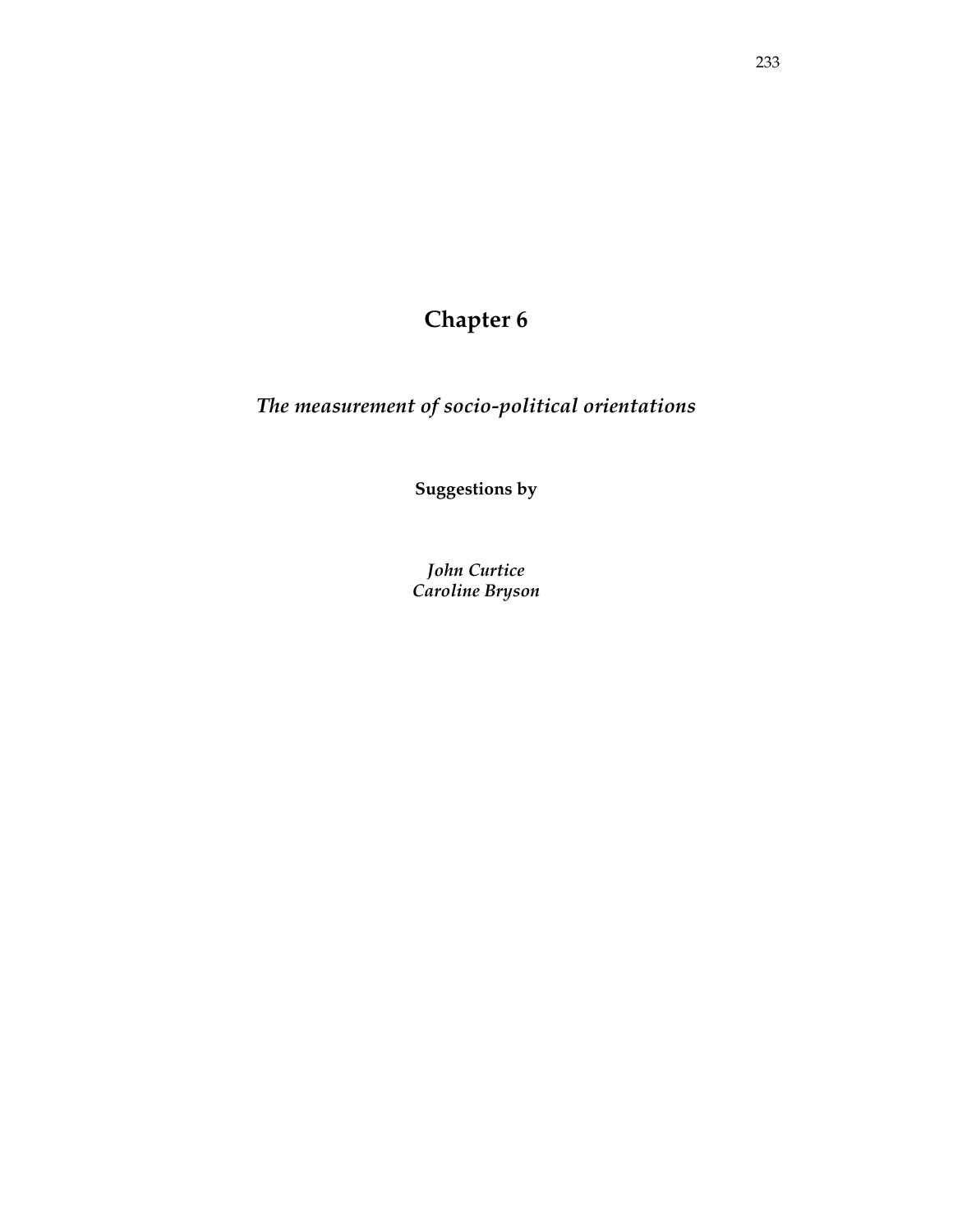## **Contents**

| 6.1  | Proposal by John Curtice and Caroline Bryson 235               |  |
|------|----------------------------------------------------------------|--|
|      |                                                                |  |
|      |                                                                |  |
|      |                                                                |  |
| 6.2. |                                                                |  |
|      |                                                                |  |
|      | 6.2.2 Measurement of Libertarian-Authoritarian orientation 253 |  |
|      |                                                                |  |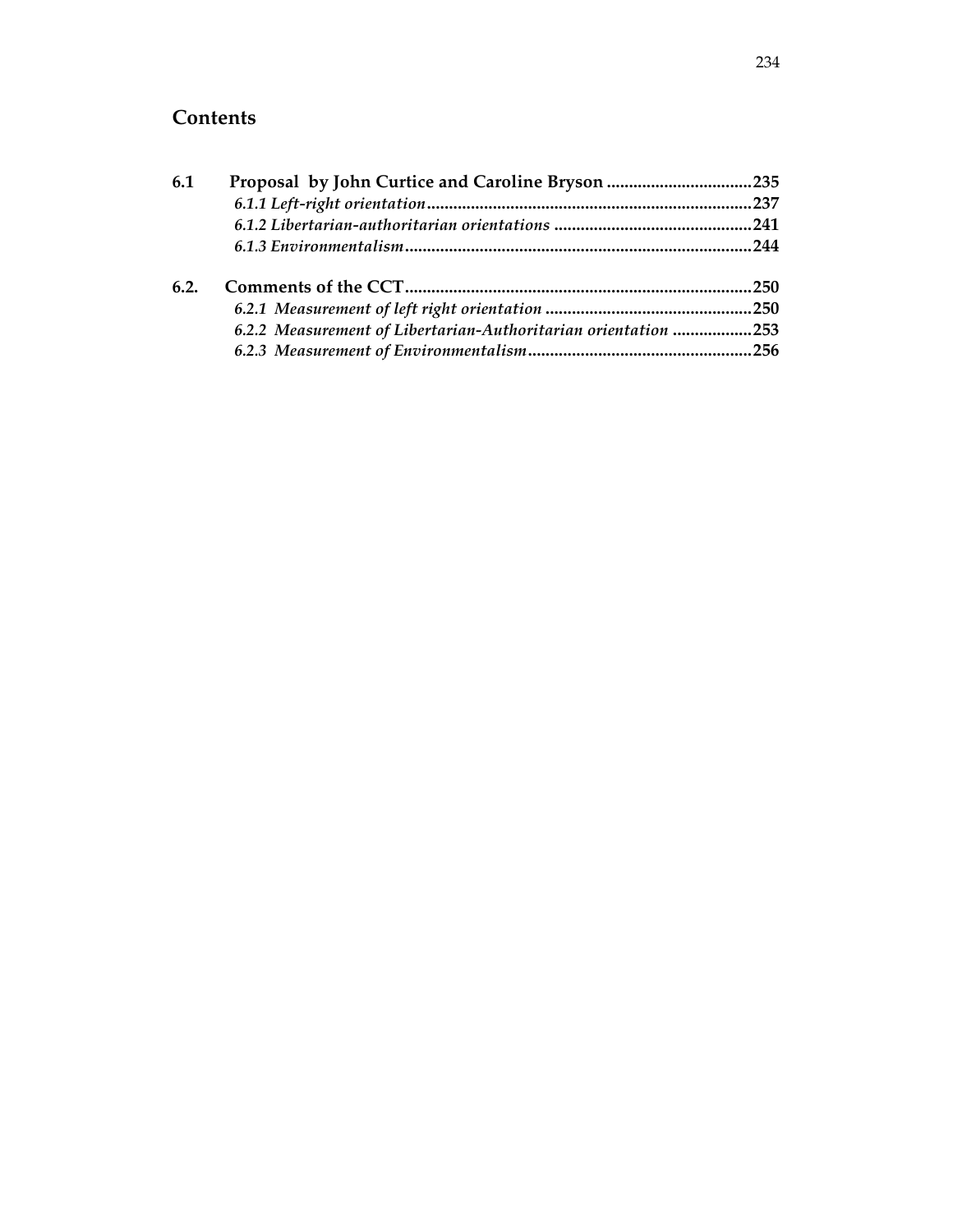## **6.1 Proposal by John Curtice and Caroline Bryson**

People's underlying 'deep-rooted' value orientations tend not only to predict and help explain people's opinions, attitudes and behaviour patterns (Rokeach, 1973), but also to influence – and be influenced by – social, political and economic changes within their respective societies. The rigorous measurement of differences in value structures between countries, and of changes in their character and distribution, is one of the primary motivations for the ESS.

The problem of course is the absence of a comprehensive, well-tested and analytically powerful set of tools for measuring underlying values across nations. Although the Eurobarometer, the European (and World) Values Surveys and the International Social Survey Programme have all made major contributions, upon which we certainly intend to draw, even their combined lists of individual items and, more importantly their combined array of validated scales, are not comprehensive enough for the purposes of the ESS.

It is important for the ESS core module to identify and monitor the key socio-political cleavages that exist across cultures and nations within Europe (and beyond). Robust measures of these dimensions tend to serve primarily as independent variables, helping to explain and predict other substantive variables such as party identification (Andersen and Heath, 2001), voting behaviour and certain moral standpoints. But they too may serve on occasions as dependent variables in their own right, helping to describe and understand the nature of value changes in society, and on occasions political changes as well. Whereas the terms of debate about particular issues tend to vary from country to country, underlying values (such as in relation to 'equality' or 'liberty', or people's religious identification) tend in contrast to transcend nations and are thus more amenable to being tapped by multinational survey instruments such as the ESS.

As we are trying to measure abstract value orientations, it is cognitively too demanding to measure them directly with one or two questions (which good survey practice should always steer against). Rather, a set of questions should be administered, all of which are designed to tease out how far a respondent expresses support or opposition to different dimensions of the underlying value. From these, scales can be constructed which summarise respondents' answers to the set of questions. Of course, in developing scales, we need to apply stringent tests to ensure that they are indeed reliable measures of a single underlying value.

If wishing to compare the relative explanatory power of different dimensions, each one should preferably be measured using similar metrics. We thus anticipate that each dimension will usually be measured by the construction of Likert scales derived from a battery of agree/disagree items. In order to avoid the confounding influence of acquiescence effects, each set of items should contain some question statements that are worded in one direction and some in the opposite direction (Schuman and Presser, 1981).

Of course, there is considerable debate about the key socio-political orientations within European societies. After a good deal of discussion we have identified the following three socio-political attitude scales that ESS should consider measuring :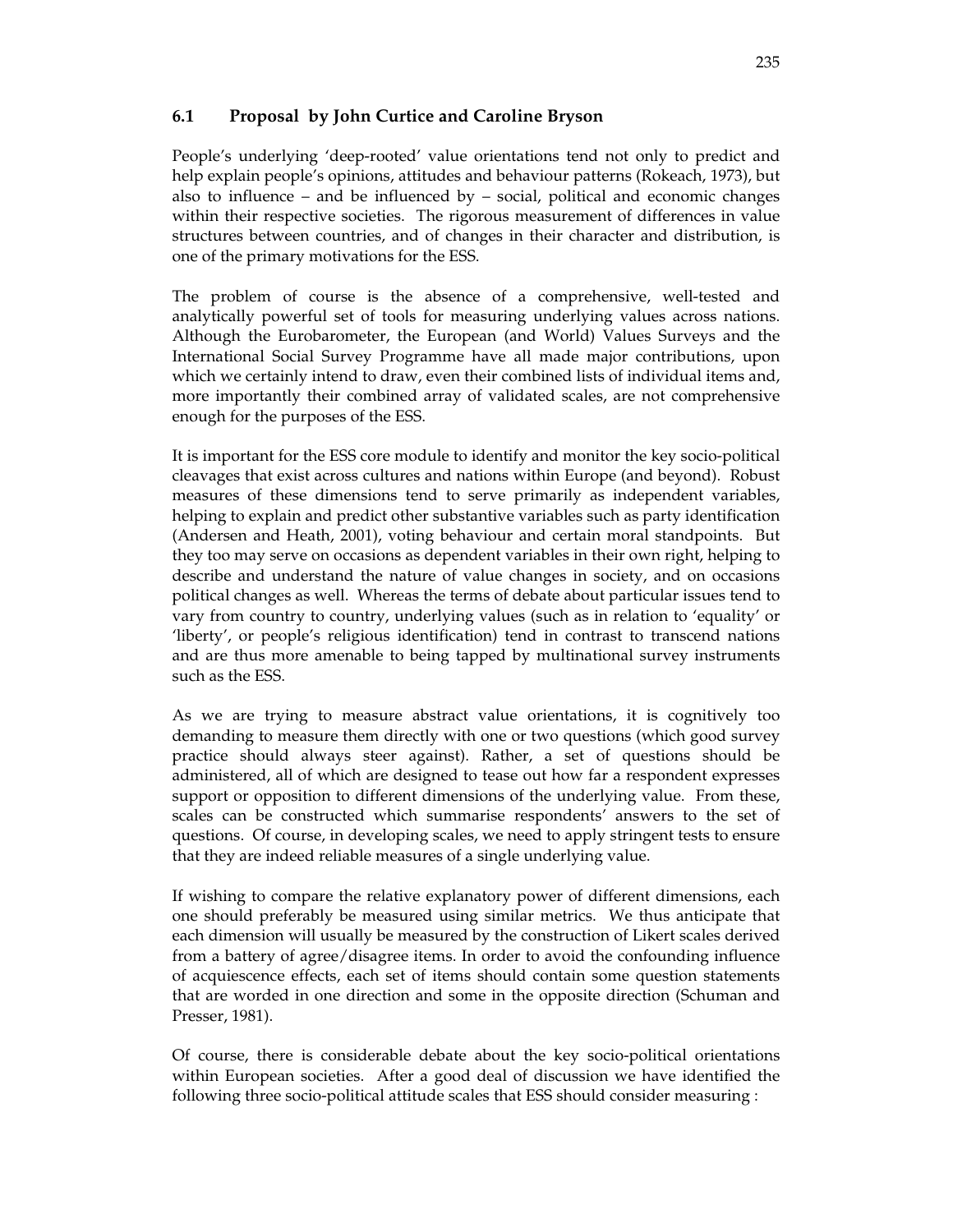- 1. Left-right orientation
- 2. Libertarian-authoritarian orientation
- 3. Environmentalism

In so doing we have taken into account the fact that the following value orientations are already being covered in the core module :

- 1. Post-materialism
- 2. Basic human values (Schwartz)
- 3. Satisfaction with democracy
- 4. Trust in institutions, confidence in the economy
- 5. Interest in politics, party affiliation and voting turnout
- 6. Personal and system efficacy
- 7. Religious adherence, church attendance and belief in God
- 8. National sentiment

We are not yet in a position to recommend the exact items which should be included within each of the proposed scales. Rather, in the following sections we outline the ways in which similar scales have been constructed in previous studies (some pan-European, others national). Our next stage must be to test the workability and reliability of these existing items within the context of the ESS participating nations. Data for this will be provided by the inclusion of more items – rather than less – within the ESS pilot. We will need to investigate the reliability of the various items, and their ability combine to form scales which are not only robust and reliable, but also are proven to measure the dimensions in which we are interested.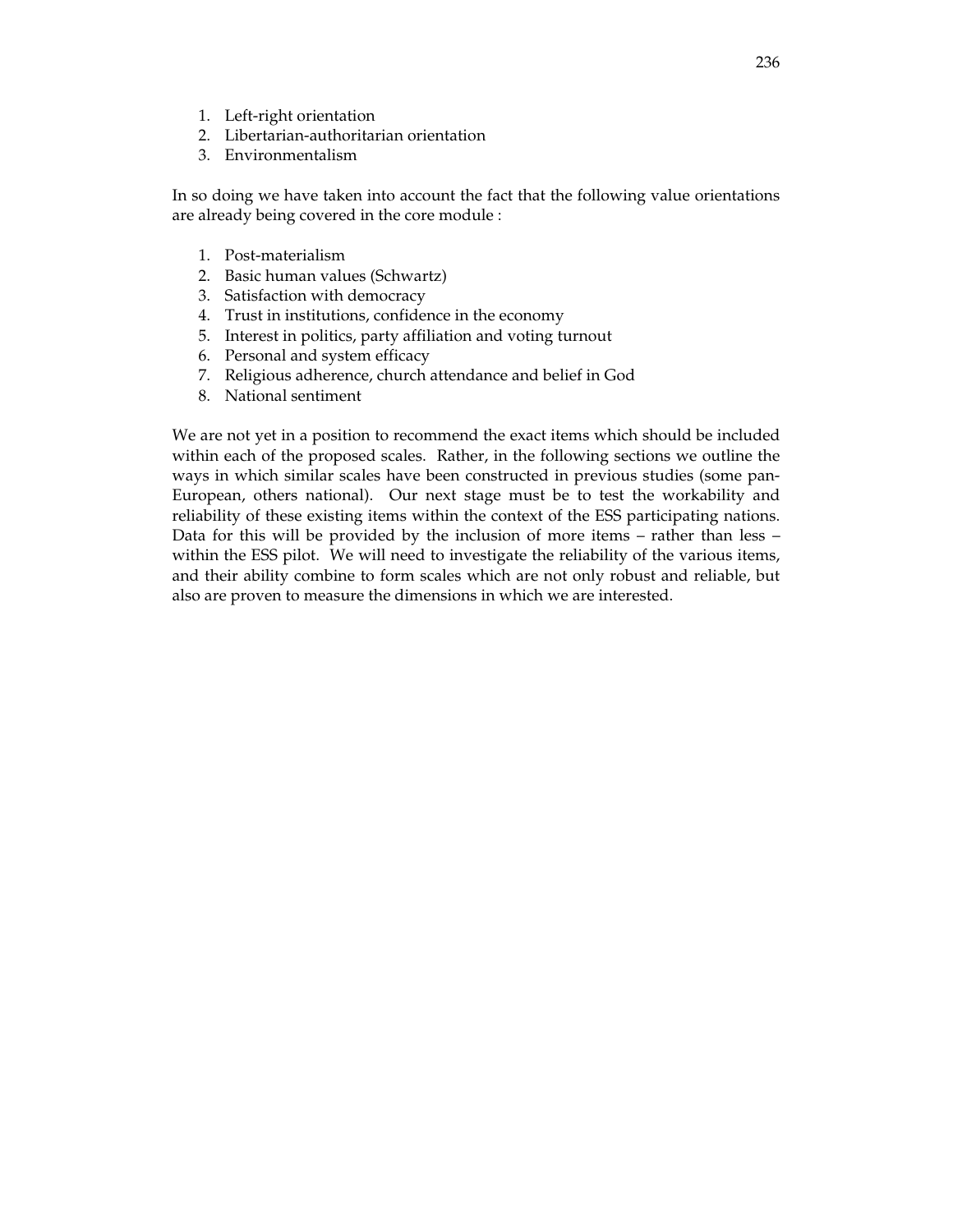## *6.1.1 Left-right orientation*

#### Theoretical starting point

It is widely accepted that a key value orientation in most, if not all, western democracies comprises a left-right, or liberal-conservative, continuum. This dimension is widely thought to be at the heart of differences in social and political attitudes between the middle and the working class. It is commonly found to be correlated with both party identification and voting behaviour (Knutsen, 1995). Meanwhile European societies are often found to exhibit greater support for leftwing values than do Anglo-American societies or Japan (Taylor-Gooby, 1993).

There are in fact two related but distinct elements of left-right values. One is sympathy or otherwise for greater economic equality in society. The other is sympathy or otherwise for government intervention in the operation of the market. For simplicity, we refer to these two elements as 'egalitarianism' and 'interventionism' respectively. These two elements are usually found to be correlated with one another. Thus, those, for example, who favour greater equality of incomes are also usually found to be more likely to believe that the government should own and run key industries. So while it is important that any left-right scale includes items that capture both elements, and their intercorrelation is assessed, it is not clear that two separate scales will be required.

Inter alia, this value orientation is expected to be related to attitudes towards the welfare state, the role of trade unions and the need for progressive taxation.

### Different measures of Left-right orientation

There have been several attempts at forming scales to measure the left-right dimension. The European Values Survey (EVS), Eurobarometer and ISSP are examples where attempts have been made cross-nationally. We also give examples of scales used in Britain (in British Social Attitudes (BSA) and the British Election Studies (BES)) and in a series of Dutch studies on political culture (Middendorp (1991)).

### *The EVS (1990)*

Using factor analysis, Knutsen (1995) examined the 1990 data to test whether a common left-right value orientation could be identified in 13 European countries. He found that 5 items all had high loadings on the same dimension in 10 of the 13 countries while three of those items also loaded together on the same dimension in the other 3 countries. All the items included are double sided scales (thus should be free from acquiescence bias) scoring from 1 to 10. The scale covered the following dimensions (for which we currently have some, but not all, of the question wordings)-

"I'd like you to tell me your views on various issues. How would you place your views on this scale?" (scale of 1 to 10)

*a) Economic equality*

Incomes should be made more equal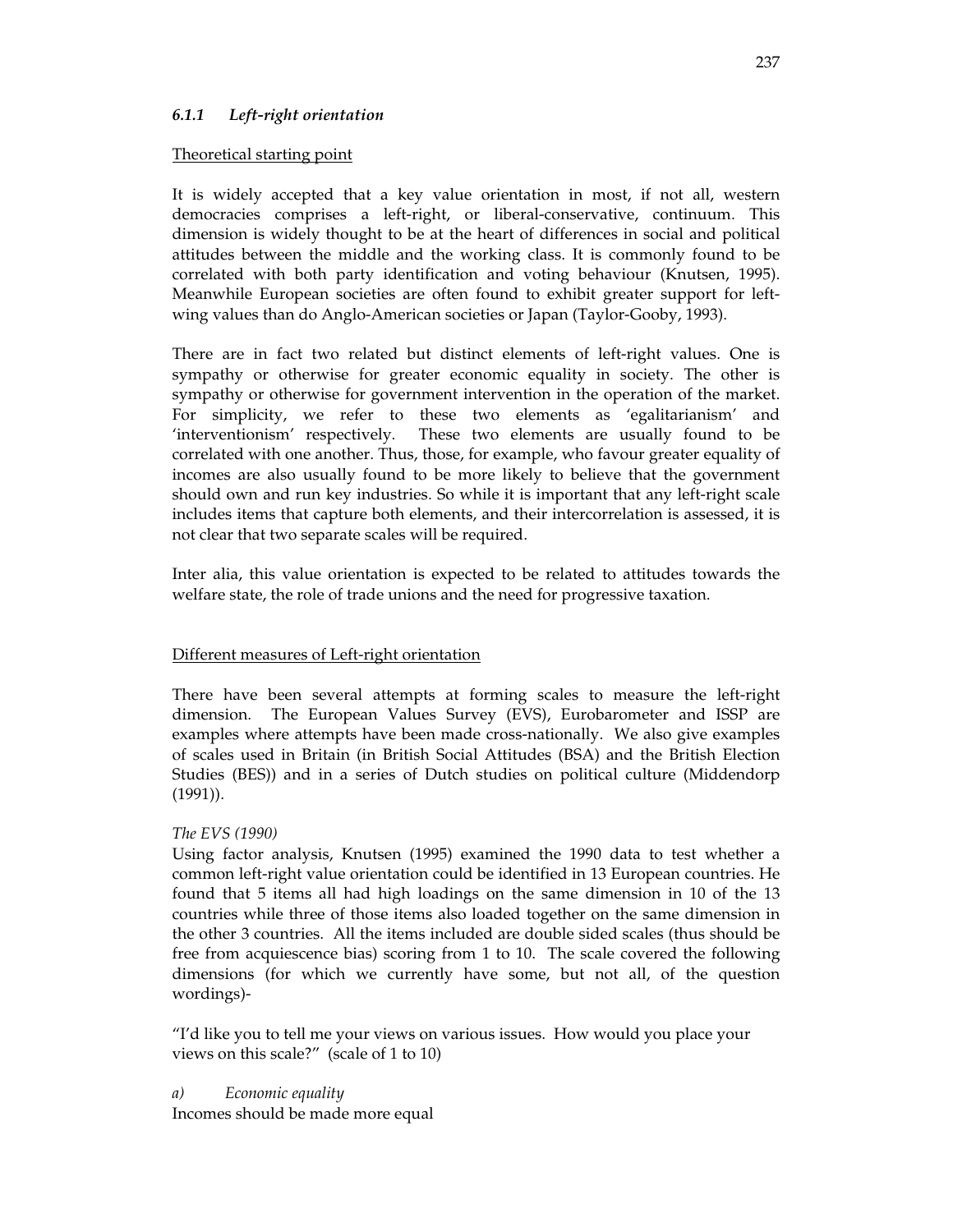*vs*

There should be greater incentives for individual effort

## *b) Nationalisation*

Private ownership of business and industry should be increased

*vs* 

Government ownership of business and industry should be increased

## *c) Individual/Public responsibility*

Individuals should take more responsibility for providing for themselves *vs* 

The state should take more responsibility to ensure that everyone is provided for

b), c) and d) lay on the same dimension in all countries.

## *Eurobarometer*

Using 5 items from Eurobarometer 11, Knutsen shows the existence of a workable left-right scale in 7 out of 8 EU countries (see also Inglehart 1984, 34-32; 1990, 290- 300). These items are labelled by Knutsen as -

- economic equality;
- public ownership;
- government management of the economy;
- equal representation for employees;
- public control of multinationals.

## *ISSP*

Bryson and Curtice (1998) were able to derive an inequality scale from the 1992 ISSP module on social inequality as administered in 4 European countries. It has a Cronbach's alpha of 0.77 and encompasses much if not all of what we have identified as left-right values. Note however that all the items in this scale are worded in the same direction.

Using a five point scale from strongly agree to strongly disagree, the items were -

Inequality continues because it benefits the rich and powerful Differences in income in \_\_\_\_\_\_\_\_ (country) are too large It is the responsibility of the government to reduce the differences in income between people with high incomes and those with low incomes The government should provide a job for everyone who wants one The government should provide everyone with a guaranteed basic income

## *British Election Study*

 $\overline{a}$ 

The British Election Study has developed a Likert scale of items that purport to measure a left-right value orientation. The items are balanced in terms of the direction of the wording of the items<sup>1</sup>.

 $<sup>1</sup>$  Full technical details about the scales, including details of reliability etc., can be found in Evans and</sup> Heath (1995) and Evans et al, (1996).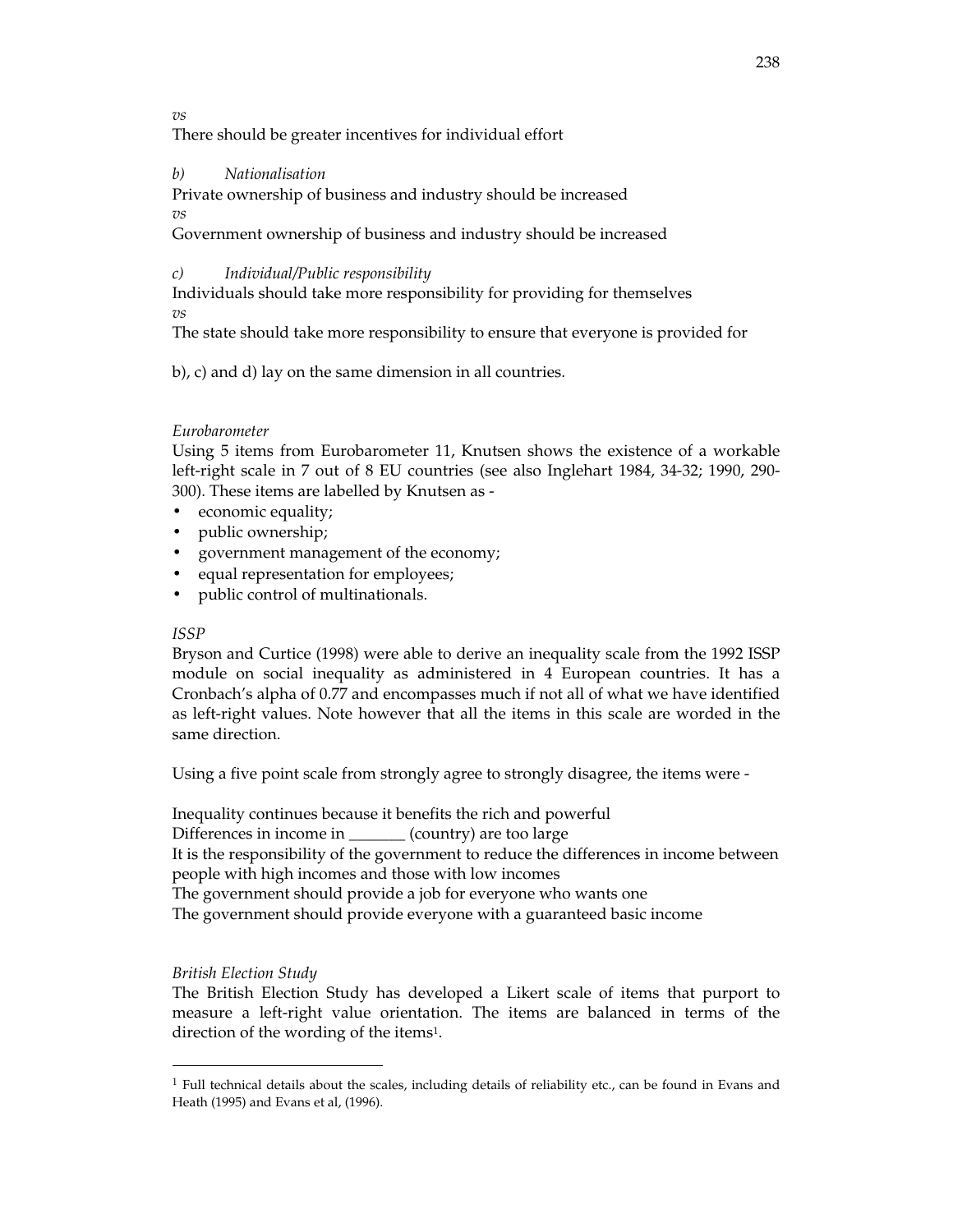Using a five point scale from strongly agree to strongly disagree, the items were -

Ordinary people get their fair share of the nation's wealth There is one law for the rich and one for the poor There is no need for strong trade unions to protect employees' working conditions and wages Private enterprise is the best way to solve Britain's economic problems. Major public services and industries ought to be in state ownership It is the government's responsibility to provide a job for everyone who wants one.

We are not aware that this scale has been administered outside of the UK. Certainly, the cross-national translation (both of wording and concept) of some of the items (e.g. idioms such as 'There is one law for the rich and one for the poor') may be problematical .

#### *British Social Attitudes*

The BSA time series has a left-right scale which uses similar items those in the BES -

Using a five point scale from strongly agree to strongly disagree, the items were -

Government should redistribute income from the better off to those who are less well off

Big business benefits owners at the expense of workers

Ordinary people do not get their fair share of the nation's wealth

There is one law for the rich and one for the poor

Management will always try to get the better of employees if it gets the chance

In 1999, the BSA left-right scale obtained a Cronbach's alpha score of 0.82, showing a high level of reliability when fielded in Britain.

#### *Middendorp studies*

Using data from a series of Dutch studies (not known to have been replicated elsewhere), Middendorp appears to have developed a series of scales, each of which measured a different element of the left-right dimension (equality of income, government intervention, taxation policy, etc.). He then used combined scores from each of these scales to form a variable on the left-right dimension. For the purposes of the ESS, such an approach would be too lengthy. However, we could test the potential for a smaller number of items (from within the scales) to form a left-right scale. Candidates would be -

Differences in class should be smaller than is the case at present

Do you want the differences between higher and lower incomes to increase, decrease or remain as it is?

Are you in favour of or against the government taking radical measures to reduce the differences in income levels?

The government should firmly control prices after wage increases

The government should allow for the minimum income to rise more sharply than other income levels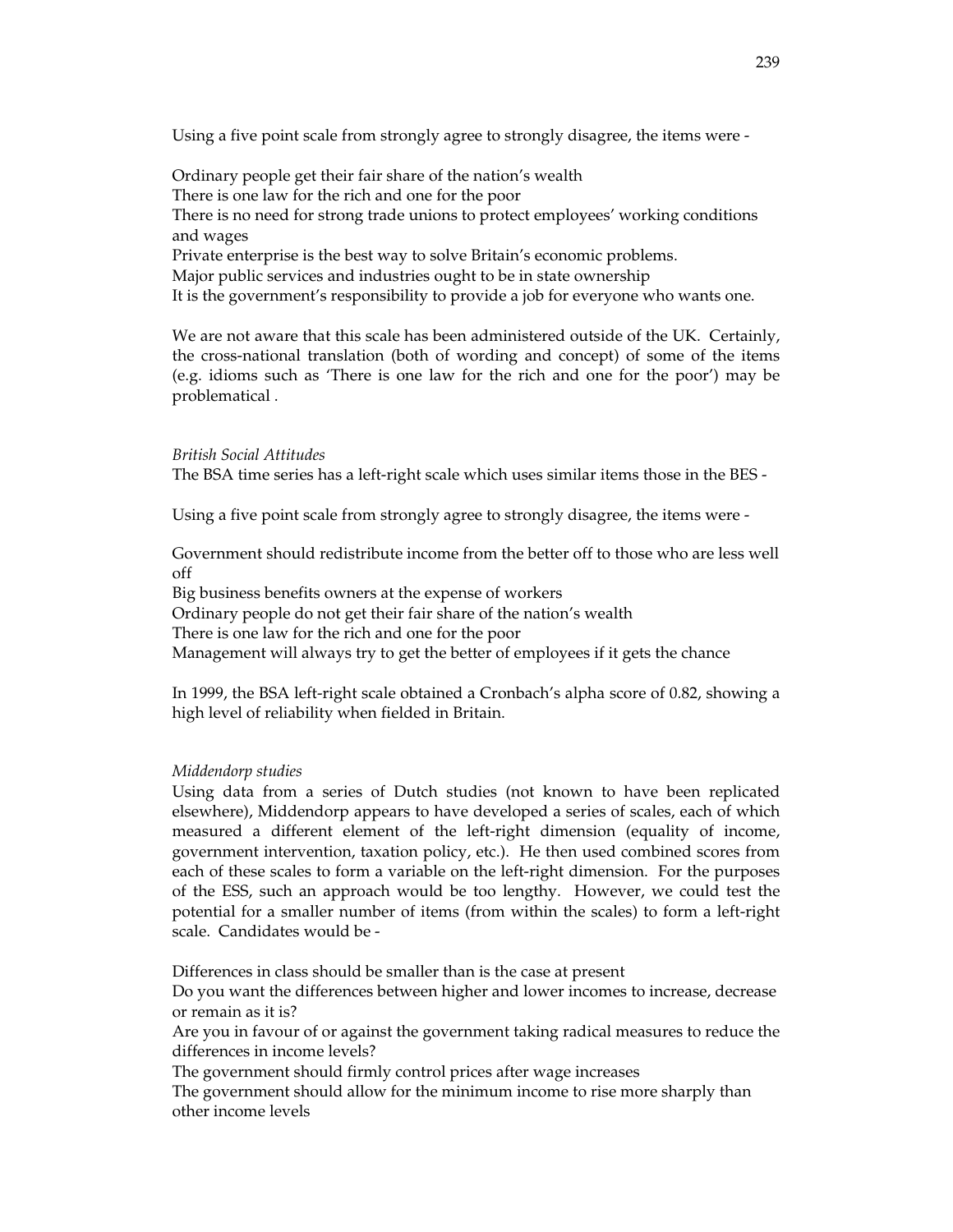The government should nationalise large industries and firms

## A proposal

Although there are two elements of the left-right continuum - egalitarianism and interventionism – we have found empirically that they are highly correlated. Therefore, one scale should accommodate both elements. We propose testing the following items. A number of them are overlapping, and thus choices should be made after analysis of the pilot data.

The first three items are to measure the egalitarian element, the next two the interventionism element.

*How strongly do you agree or disagree with the following items ? (7 pnts)*

- *It is not the government's role to redistribute income from the better off to the worse off*
- *It is the government's responsibility to provide a job for everyone who wants one*
- *Management will always try to get the better of employees if it gets a chance*
- *Private enterprise is the best way to solve Britain's economic problems*
- *Major public services and industries ought to be in state ownership*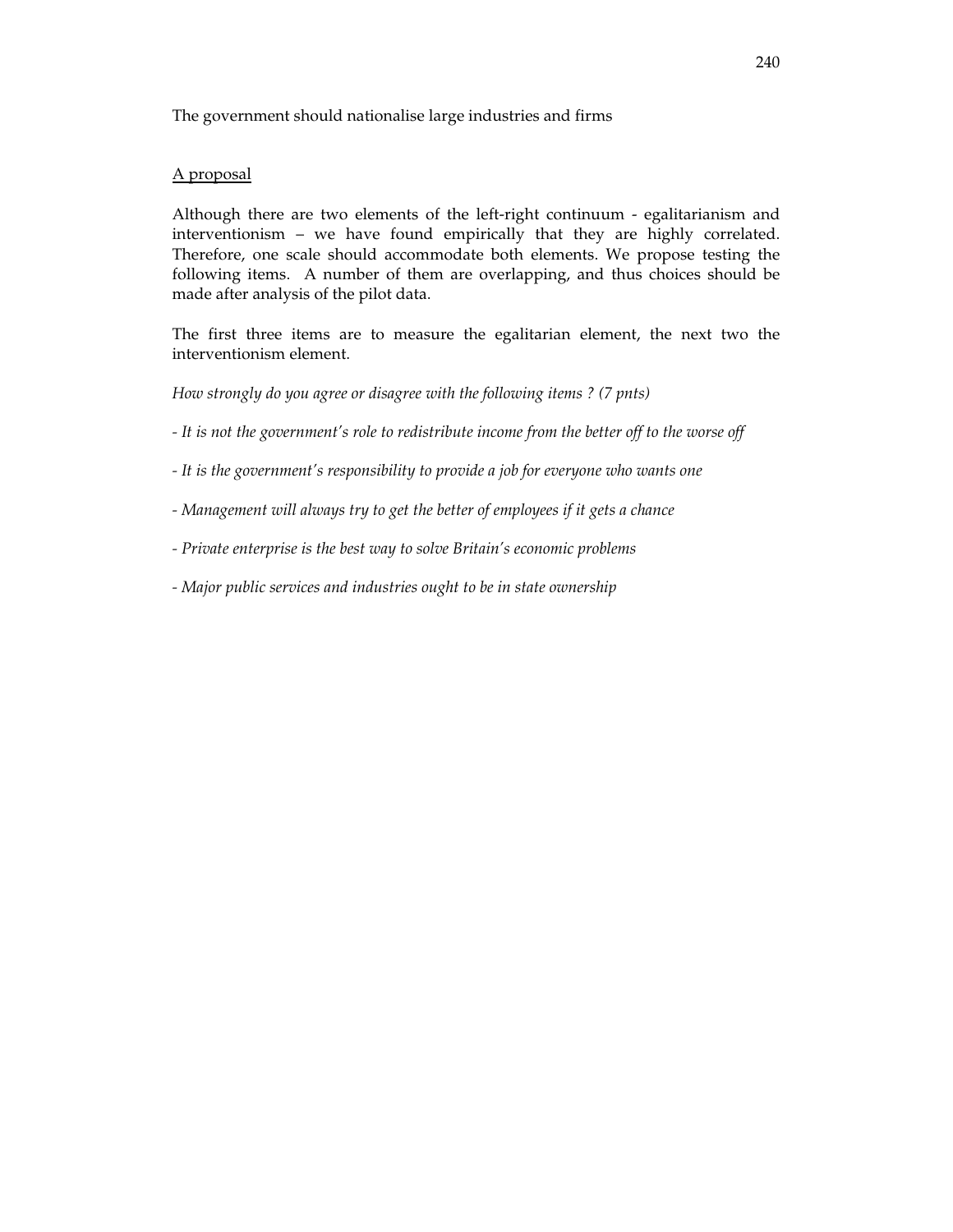#### *6.1.2 Libertarian-authoritarian orientations*

#### Theoretical starting point

 It has been widely argued that the most important value orientation to cut across the left-right dimension is a libertarian-authoritarian one. Those who have a libertarian view believe that individuals should largely be free to make their own moral choices, emphasise the importance of self-actualisation and self-expression and accept the merits of cultural pluralism. In contrast those with a more authoritarian view believe that society should uphold certain common moral and cultural standards and thus, they are prepared to accept some limitations on personal freedom for the greater good of maintaining a cohesive and secure society (Heath et al, 1991; Flanagan, 1987; Flanagan and Lee, 1988; Kitschelt, 1994; Kitschelt, 1995).

People's placement on this continuum helps to predict their attitudes to traditional 'law and order' issues to do with crime and punishment, to moral issues such as abortion, and social issues such as immigration. Those who are well educated and/or of a secular disposition tend to adopt libertarian views while those who are less well educated or religious tend to be more authoritarian. The dimension thus helps capture the values behind the traditional religious cleavage found in many European polities, as well as elements of purported postmaterialist attitudes (Inglehart, 1977; Inglehart, 1997; Bryson and Curtice, 1998).

#### Different measures of a Libertarian-authoritarian orientation

So far, we have found few studies which have successfully tapped this orientation. A lot of further work will be needed in the development of a libertarianism scale for the ESS. None of the examples we give have been fielded in more than one country (with the possible exception of the Adorno scale).

#### *British Election Study*

The British Election Study has developed a scale designed to measure this orientation, though it has a rather lower Cronbach's alpha than the equivalent leftright scale (c. 0.50 v. c. 0. 65)2.

Using a five point scale from strongly agree to strongly disagree, the items were -

Young people today don't have enough respect for traditional British values Censorship of films and magazines is necessary to uphold moral standards Homosexual relations are always wrong

People in Britain should be more tolerant of those who lead unconventional lives People should be allowed to organise public meetings to protest against the government

Political parties which wish to overthrow democracy should be allowed to stand in general elections

*British Social Attitudes* 

j

<sup>2</sup> Technical details are again to be found in Evans and Heath (1995) and Evans et al (1996)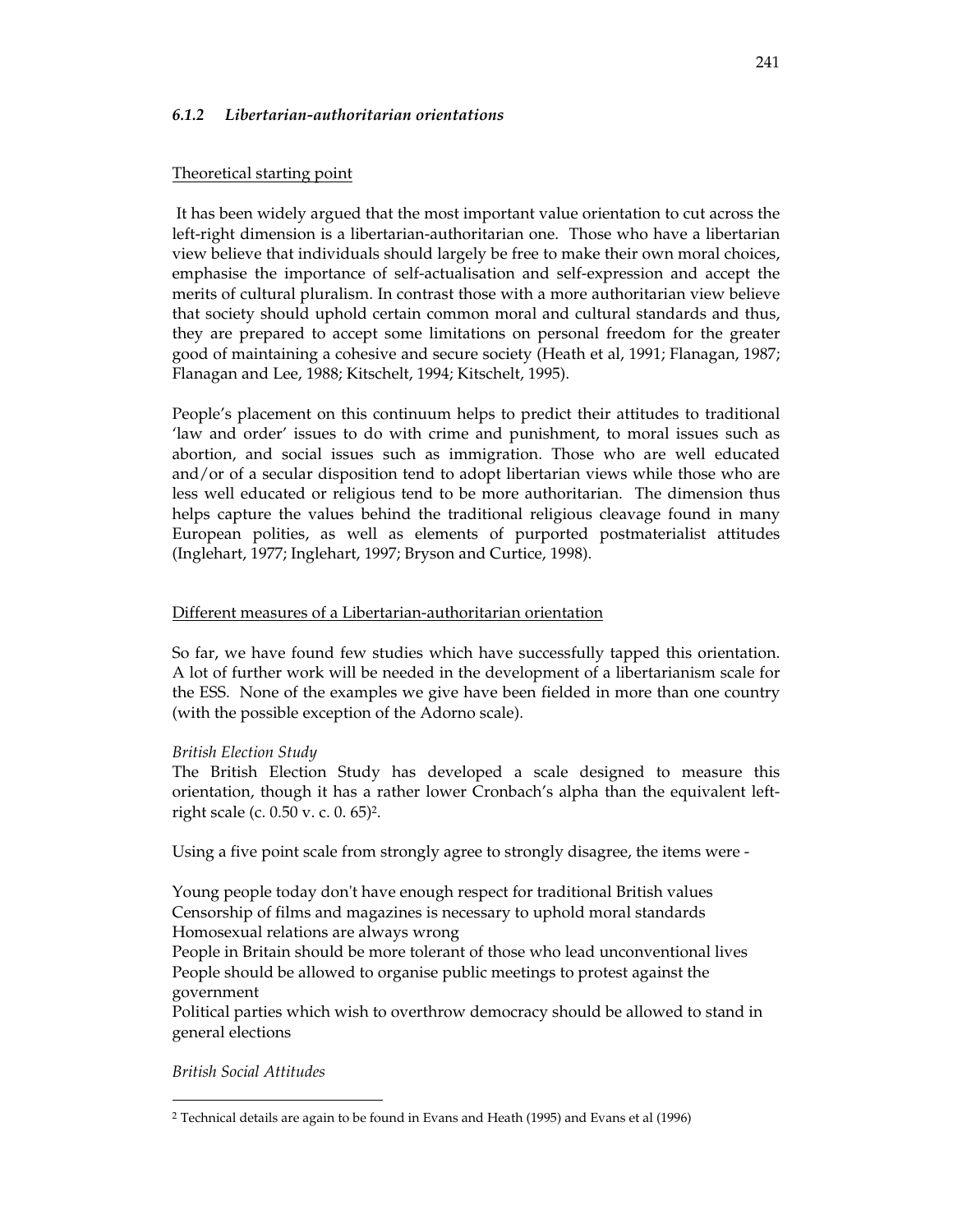Again, the BSA time series includes a similar scale to measure libertarianauthoritarian dimension. It has a Cronbach's alpha score of 0.70 (on 1999 data). This level of reliability can be regarded as respectable. The items are –

Using a five point scale from strongly agree to strongly disagree, the items were -

Young people today don't have enough respect for traditional British values Censorship of films and magazines is necessary to uphold moral standards People who break the law should be given stiffer sentences For some crimes, the death penalty is the most appropriate sentence School should teach children to obey authority The law should be obeyed, even if a particular law is wrong

Important work that suggested that a libertarian/non-libertarian dimension is separate from Inglehart's materialist/post-materialist dimension is Flanagan (1987) and Flanagan and Lee (1988). We believe this work has an empirical basis in a scale developed by Flanagan, which we are looking into further *(Willem – again I'm awaiting these books)*.

#### *Middendorp studies*

As with his left-right dimension, Middendorp appears to have developed a series of scales, each of which measured a different element of the libertarian-authoritarian dimension (freedom of expression, tolerance towards criminals, family traditionalism, etc.). He then used combined scores from each of these scales to form a variable on the libertarian-authoritarian dimension. For the purposes of the ESS, such an approach would be too lengthy. However, we could test the potential for a smaller number of items (from within the scales) to form a libertarian-authoritarian scale. Candidates would be -

It is mostly for the good of teenagers that they obey their parents

It goes without saying that children show regard and respect for their parents The most important thing children should learn is total obedience to their parents' wishes

Homosexuals should be eradicated from society

Do you think that homosexuals should be left as free as possible to live their own life, or do you feel that this should be opposed as much as possible? Homosexuals should be firmly dealt with

Criminals should not be punished in the first instance but one should attempt to change their ways

Sexual criminals should not be punished in the first instance, but one should attempt to cure them

It might be a good thing to reintroduce the death penalty for certain crimes

If a woman so wishes, it should be possible for her to have an abortion Suppose a physician is able to put a patient out of his misery, at his own request, by giving them an injection. What do you think he should do?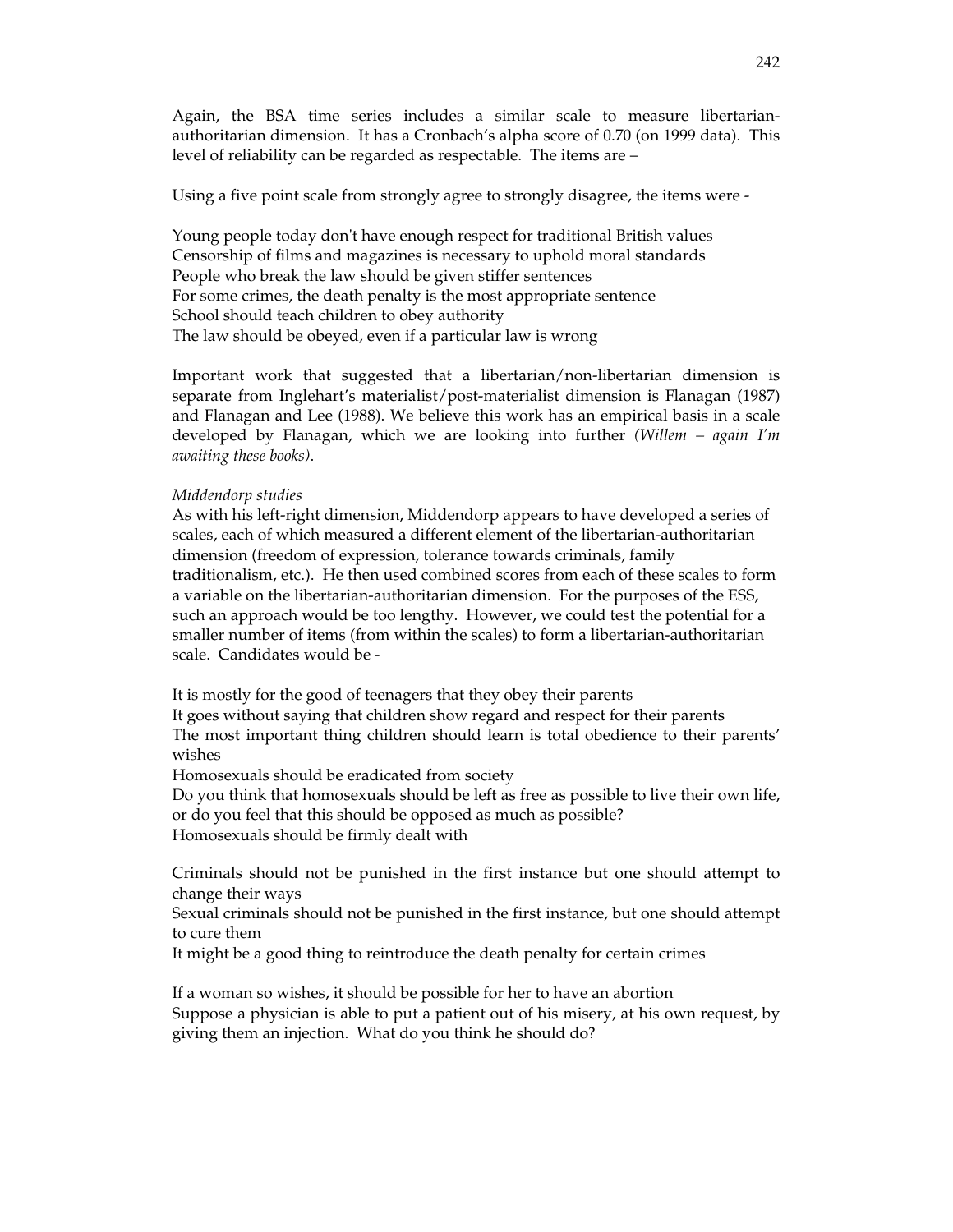#### *Adorno et al*

The following scale was developed by Adorno et al in 1950, measuring authoritarianism. The response categories ranged from 'strongly agree', 'mildly agree', 'neither agree nor disagree', 'mildly disagree', 'strongly disagree'.

There are two sorts of people: the strong and the weak

Most people fall short of your expectations when you get to know them better

Young people often revolt against social situations that they find unjust; however, when they get older, they ought to become resigned to reality

Most of our problems would be solved if we could somehow get rid of the immoral, crooked and feeble-minded people

What we need are fewer laws and institutions and more courageous, tireless, devoted leaders whom people can trust

Ill-mannered people cannot expect decent people to want to mix with them

Nowadays more and more people are prying into matters that should remain personal and private

The wording of many of these items would certainly be problematic within the context of the ESS.

## A proposal

Again following the criteria above, we have revisited what was originally a long list of possible items. We have tried to select the best example for each of five elements of the libertarian-authoritarian scale. In some cases, we have played around with the wording in order to aid cross-national comprehension and to provide a balanced list of positive and negative statements. Our suggestions are -

*How strongly do you agree or disagree with the following items ? (7 pnts)*

- *Young people should be taught to respect authority*
- *There is nothing wrong in homosexuality*
- *Censorship of films and magazines is necessary to uphold moral standards*
- *People who propose overthrowing democracy should be free to stand in national elections*
- *The law should always be obeyed, even when a particular law is felt to be wrong*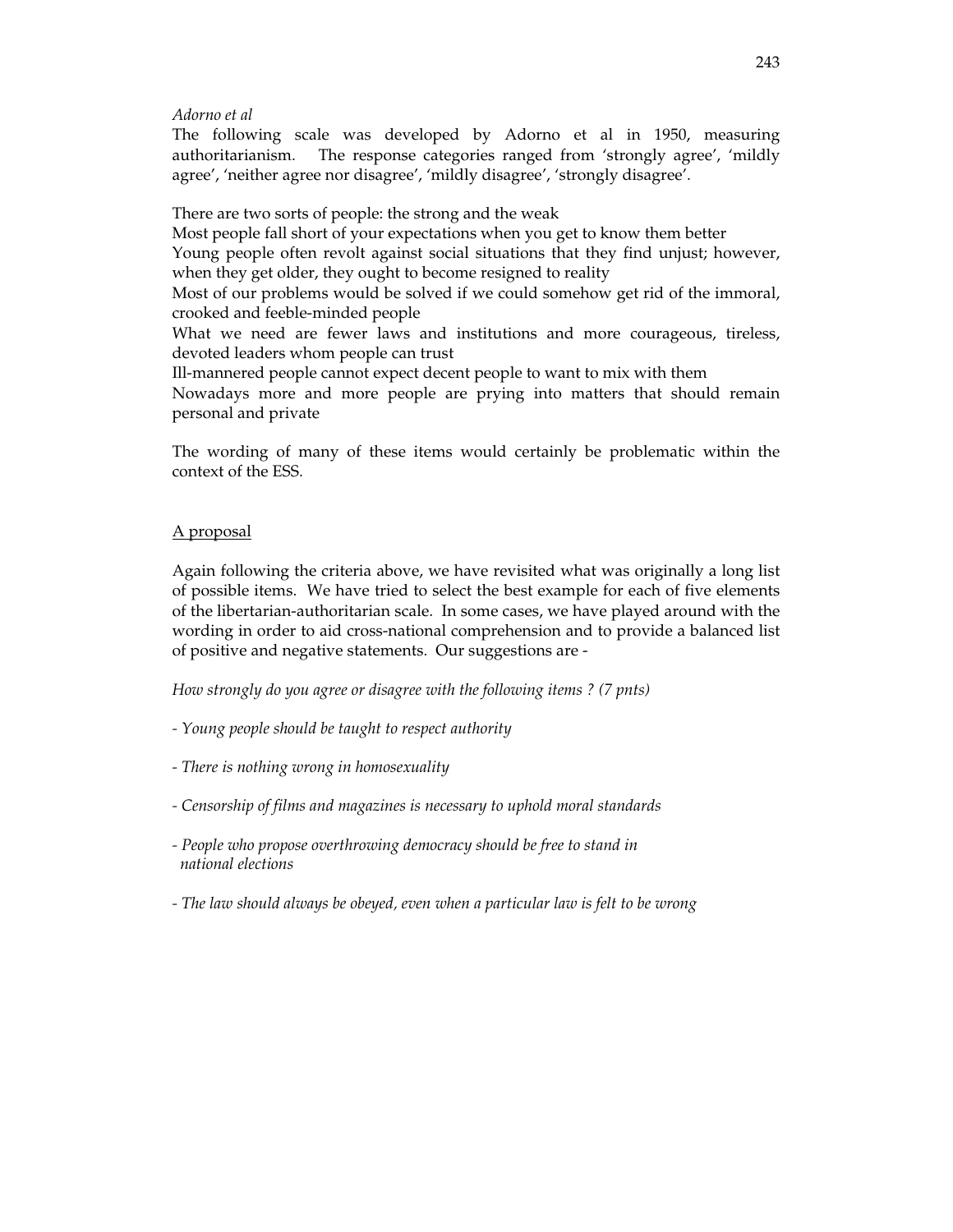#### *6.1.3 Environmentalism*

#### Theoretical starting point

No subject has been more closely associated with the idea of the 'new political agenda' in Europe, or indeed with the advent of postmaterialism, than environmentalism. At one end of this value orientation are those who believe in the continued pursuit of material growth. At the other end are those who believe that a more 'sustainable' and 'holistic' approach to economic activity needs to be adopted, in which greater account is taken of its impact on the environment. The latter perspective may be supported because of concerns about the environmental risks created by economic activity. Alternatively, it may be supported because (in line with postmaterialist thinking) the marginal benefits of greater economic affluence are not worth the costs both to the environment and to individuals (Dalton and Rohrschneider, 1998).

We would expect environmentalism to be related to attitudes towards transport and industry. An important issue will be to explore how far and in what ways it is related to the other value orientations, and to such topics as feminism and defence, subjects on which debate about Inglehart's theory of postmaterialism has generated significant controversy.

Many writers have claimed a growth in support for environmentalism (Dalton, 1994). Meanwhile, the apparent politicisation of this value orientation is evident by the rise of 'Green' parties, especially in western Europe. Thus, it appears essential to find space on the ESS for robust measures of change in these values within a time series starting in the early part of the 21<sup>st</sup> century.

#### Different measures of Environmentalism

We are not aware of a well-developed scale of environmentalist values. Although it is not uncommon (e.g. Nas, 1995) to develop scales of environmental 'concern' or 'behaviour', it is open to question how far these tap a distinctive set of 'values'. Below, we set out four possible scales, each tapping various environmentalist dimensions.

### *ISSP*

Maybe the best sources of cross-nationally fielded questions are the two ISSP modules on the environment (1993 and 2000). There have been two attempts to form scales from the 1993 (which could be replicated using the 2000 data).

Bryson and Curtice (1998) developed two scales, one on 'environmental concern' scale and another tapping 'anti-progress' attitudes.

#### Environmental concern

Based on five items, it has a Cronbach's alpha of 0.72 across four European countries. The first three questions asked respondents to respond using a five point scale (very willing to very unwilling (plus can't choose)) –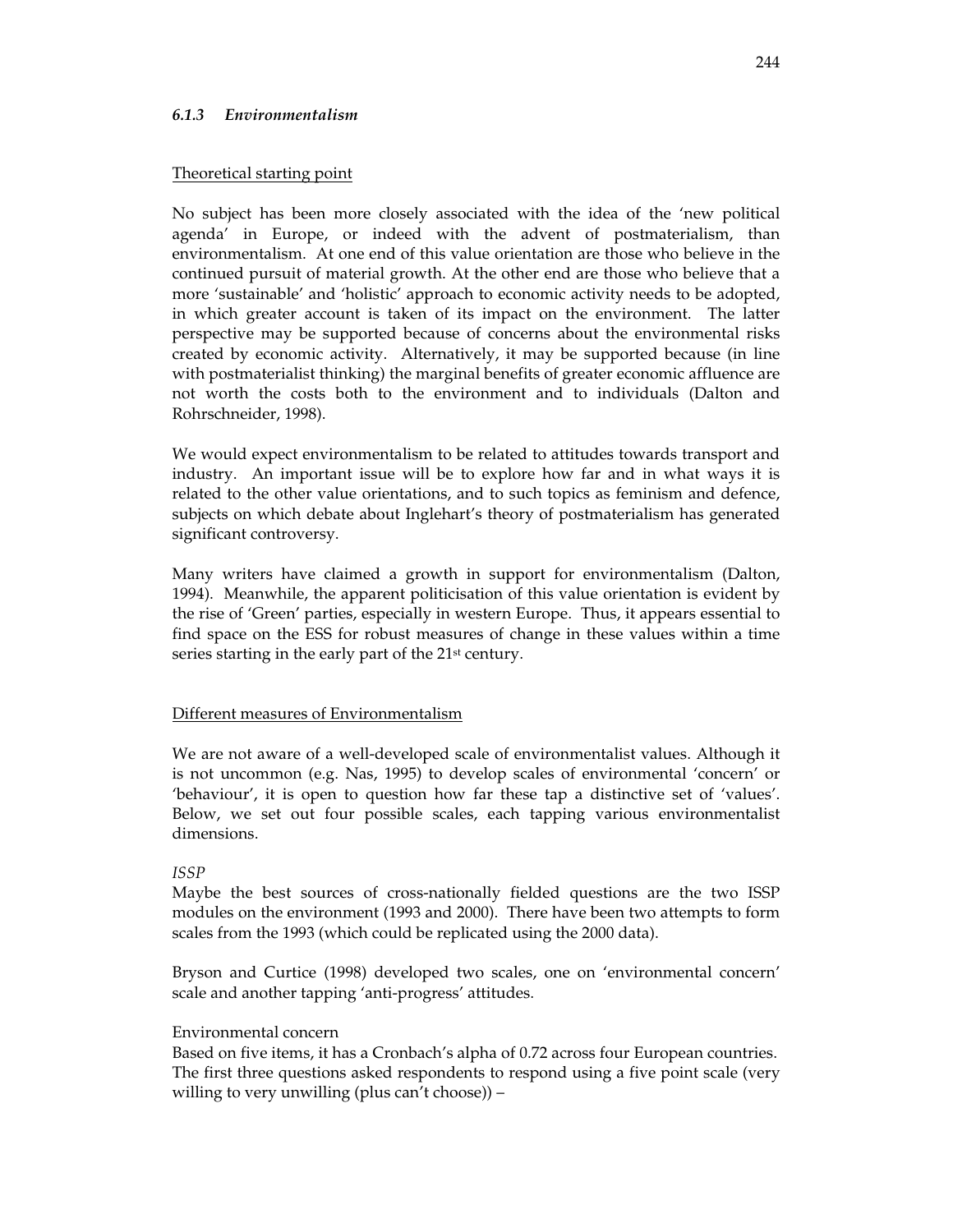How willing would you be to pay much higher prices in order to protect the environment?

And how willing would you be to pay much higher taxes in order to protect the environment?

And how willing would you be to accept cuts in your standard of living in order to protect the environment?

The last two questions consisted of statements to which respondents should respond using a five point scale (strongly agree to strongly disagree (plus can't choose) –

"It is just too difficult for someone like me to do much about the environment"

"I do what is right for the environment, even when it costs more money or takes more time"

#### Anti-progress

The 'anti-progress' scale is based on the following four items. It has a Cronbach's alpha of 0.67 across four European countries.

Using a five point scale from strongly agree to strongly disagree, the items (which are one directional in terms of their wording) were –

"How much do you agree or disagree with the following statements:"

"Any change humans cause in nature – no matter how scientific – is likely to make things worse"

"Almost everything we do in modern life harms the environment"

"Nature would be at peace and in harmony if only human beings would leave it alone"

"Economic growth always harms the environment"

New Environmental Paradigm (NEP) index

These latter four items also form part of an eight-item scale formulated by Dalton and Rohrschneider which they dub a 'new environmental paradigm' (NEP) index. They write, however, 'We advise caution in judging the reliability and validity of the resulting NEP scale'.

Their 8 items (grouped) – all using the same five point scale - are –

#### a) Biocentric values

Humans should respect nature because it was created by God Nature would be at peace and in harmony if only human beings would leave it alone Animals should have the same moral rights that human beings do

b) Scepticism of science

We believe too often in science, and not enough in feelings and faith Overall, modern science does more harm than good

c) Economic growth Economic growth always harms the environment

d) Social change

Any change humans cause in nature - no matter how scientific - will make things worse

Almost everything we do in modern life harms the environment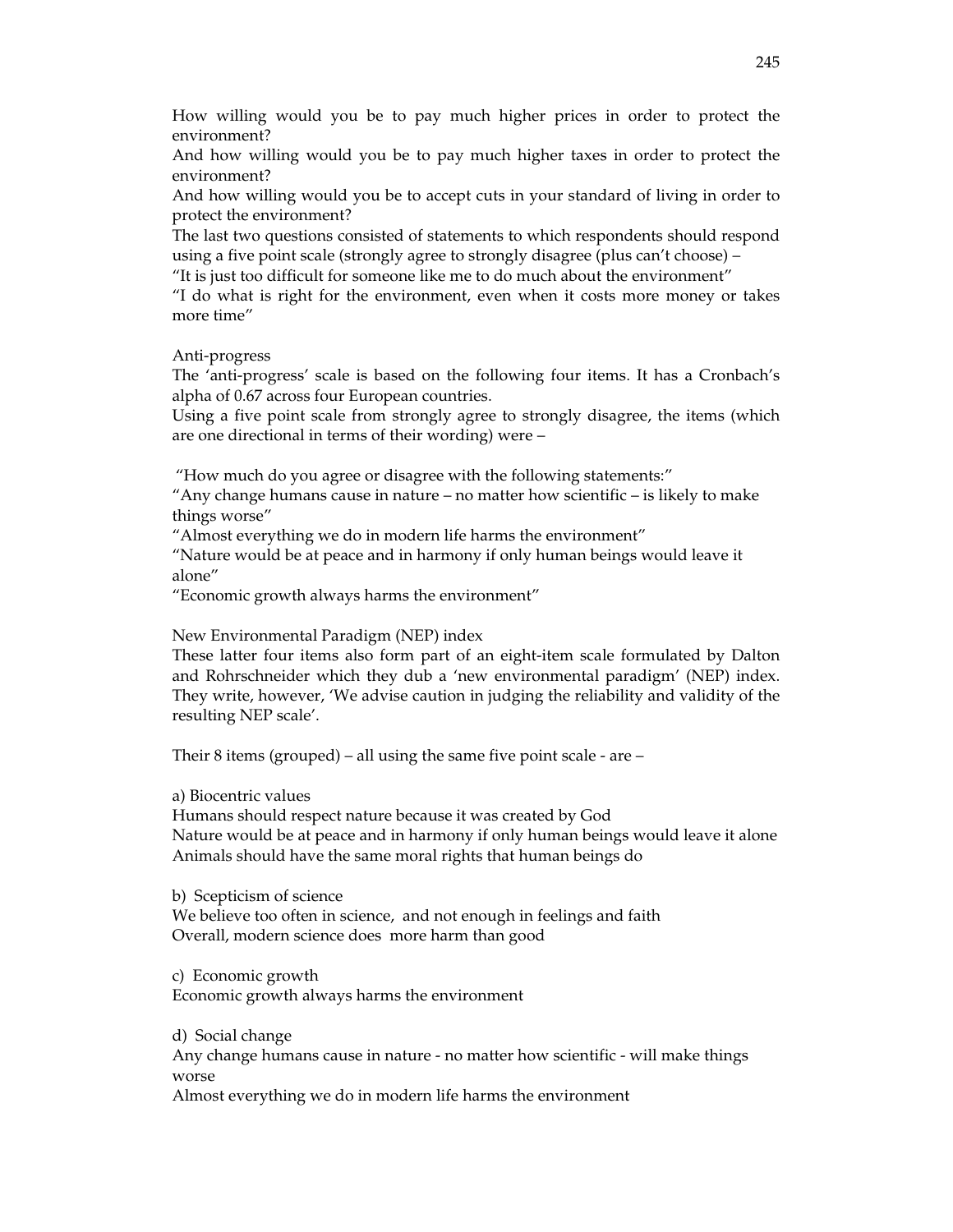ISSP (2001) contains a number of new items that would appear to have the potential to form a new scale, but they would require analysis. These are -

Using a five point scale from strongly agree to strongly disagree -

Modern science will solve our environmental problems with little change to our way of life

We worry too much about the future of the environment and not enough about prices and jobs today

People worry too much about human progress harming the environment

In order to protect the environment Britain needs economic growth

Economic growth always harms the environment

There are more important things to do in life than protect the environment

There is no point in doing what I can for the environment unless others do the same Many of the claims about environmental threats are exaggerated

And how willing would **you** be to accept cuts in your standard of living in order to protect the environment? (very willing to very unwilling)

#### *The Global Environmental Survey (GOES)*

Many of the ISSP items above are included in GOES. In addition, GOES includes a set of questions which could potentially form a scale on the 'impact on the environment of society's behaviour' –

Do you **agree or disagree** with the following statements, or haven't you thought about it enough to have an opinion?

Whether you save energy or not does not really make a difference in the protection of the environment

Whether you save water or not does not really make a difference in the protection of the environment

Whether you litter or not does not really make a difference in the protection of the environment

Whether you recycle or not does not really make a difference in the protection of the environment

Whether you do volunteer work or not does not really make a difference in the protection of the environment

Whether you give money or not does not really make a difference in the protection of the environment

Whether you participate in meetings or not does not really make a difference in the protection of the environment

## A proposal

Again following the criteria above, we have revisited what was originally a long list of possible items. We have tried to select the best example for each of five elements of the libertarian-authoritarian scale. In some cases, we have played around with the wording in order to aid cross-national comprehension and to provide a balanced list of positive and negative statements. Our suggestions are -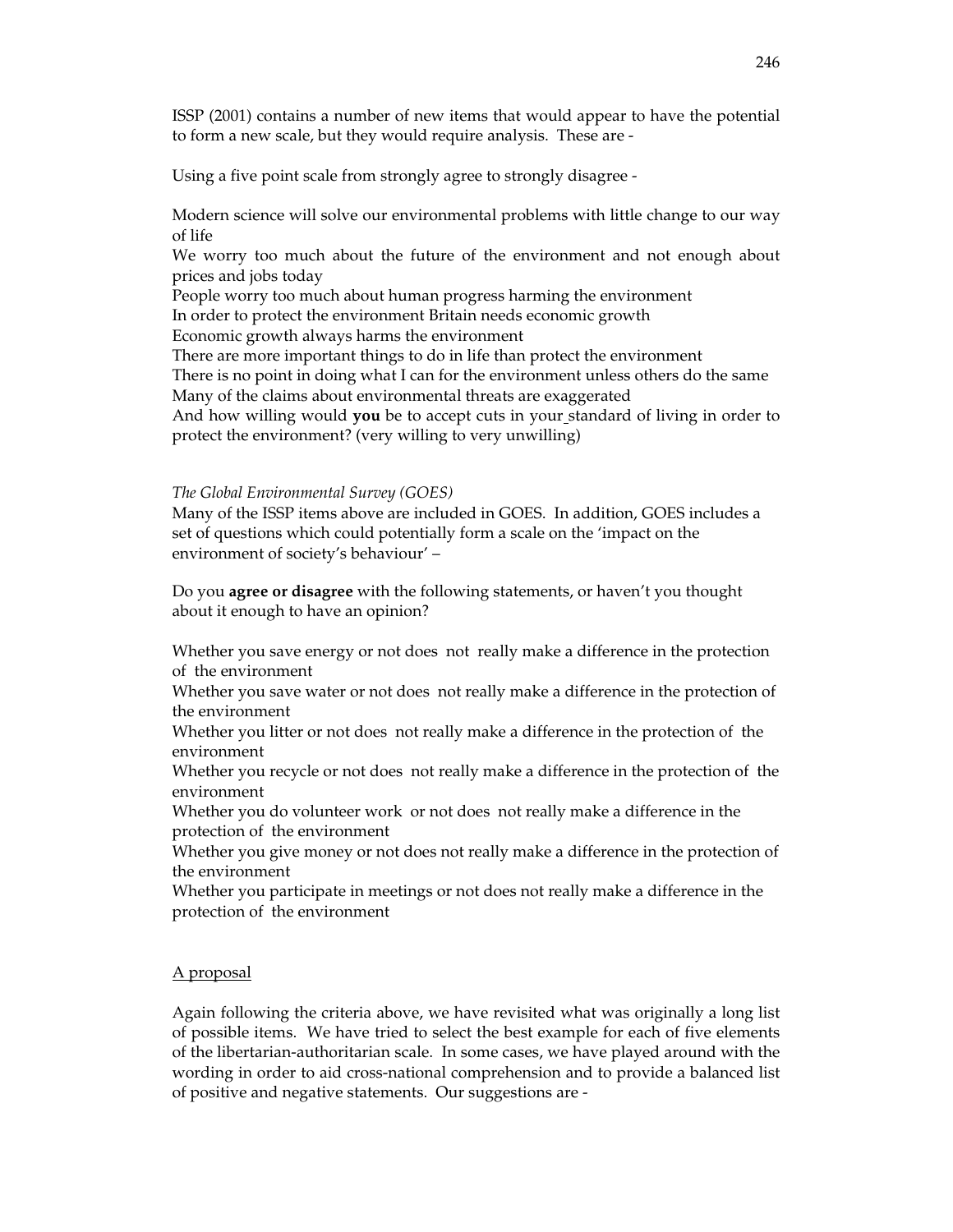*Young people should be taught to respect authority* 

*There is nothing wrong in homosexuality* 

*Censorship of films and magazines is necessary to uphold moral standards* 

People who propose overthrowing democracy should be free to stand in *national elections* 

*The law should always be obeyed, even when a particular law is felt to be wrong* 

#### Environmentalism scale

Taking into account the above criteria (primarily the avoidance of items that ask respondents to make comparisons to the current situation), we have now rejected the items that asked about willingness to change behaviour in order to protect the environment. Rather, we have selected items that ask respondents to comment on general principles, choosing two items on concern for the quality of the environment and three on material progress versus environmental sustainability.

*How strongly do you agree or disagree with the following items ? (7 pnts)* 

- *There are much more important things for me to do than protect the environment*
- *-Many of the claims about environmental threats are exaggerated*
- *Economic growth always ends up harming the environment*
- *Modern science will solve our environmental problems with little change to our way of life*
- *Governments should worry more about protecting jobs than protecting the environment*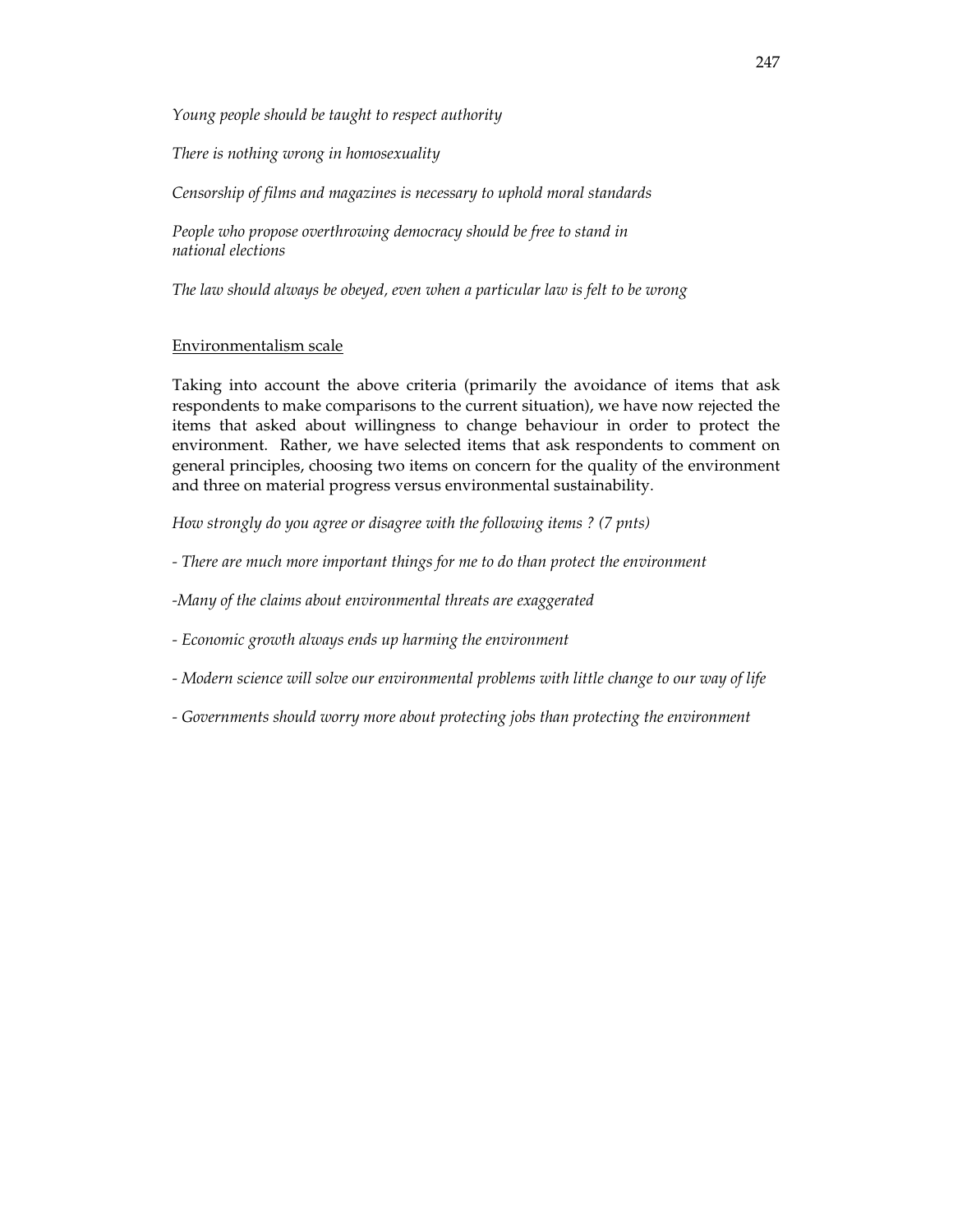#### **References**

Adorno, T.W., Frenkel-Brunswik, E., Levinson, D.J and Sanford, R.A. (1950) *The Authoritarian personality,* New York: Harper and Row

Andersen, R. and Heath, A. (2001), 'Social Cleavages and Political Context: A Comparative Analysis of the United States, Canada and Britain' (Paper presented at the Annual Meeting of the American Political Science Association, San Francisco).

Bryson, C. and Curtice, J. (1998), 'The end of materialism?', in R. Jowell et al (eds.), *British – and European – Social Attitudes: the 15th report* (Aldershot: Ashgate)

Dalton, R (1994), *The Green Rainbow: Environmental Interest Groups in Western Europe* (New Haven: Yale University Press)

Dalton, R. and Rohrscheider, R. (1998), 'The Greening of Europe', in R. Jowell et al (eds.), *British – and European – Social Attitudes: the 15th report* (Aldershot: Ashgate)

Evans, G. and Heath, A. (1995) 'The measurement of left-right and libertarianauthoritarian values: a comparison of balanced and unbalanced scales', *Quality and Quantity*, 29, 191-206.

Evans, G., Heath, A., and Lalljee, M. (1996), 'Measuring left-right and libertarianauthoritarian values in the British electorate', *British Journal of Sociology*, 47, 93-112.

Flanagan, S. (1987), 'Value Change in industrial society', *American Political Science Review*, 81, 1303-19

Flanagan, S. and Lee, A. (1988), 'Explaining value change and its political implications in eleven advanced industrial democracies' (Paper presented at the  $14<sup>th</sup>$ World Congress of the International Political Science Association, Washington DC, Aug. 28- Sept. 1)

Heath, A., Jowell, R., Curtice, J., Evans, G., Field, J. and Witherspoon, S. (1991) *Understanding political change: the British Voter, 1964-1987* (Oxford: Pergamon Press)

Inglehart, R. (1977), *The Silent Revolution: Changing Values and Political Styles* (Princenton: Princeton University Press)

Inglehart, R. (1984), 'The Changing Structure of Political Cleavages in Western Society', in R. Dalton, S. Flanagan and P. Beck (eds.), *Electoral Change in Advanced Western Democracies: Realignment or Dealignment?* (Princeton: Princeton Univ. Press)

Inglehart, R. (1990), *Culture Shift in Advanced Industrial Society* (Princeton: Princeton Univ. Press)

Inglehart, R. (1997), *Modernizationa nd Postmodernization: Cultural, Economic and Political Change in 43 Societies* (Princeton: Princeton University Press)

Kitschelt, H. (1994), *The Transformation of European Social Democracy* (Cambridge: Cambridge University Press)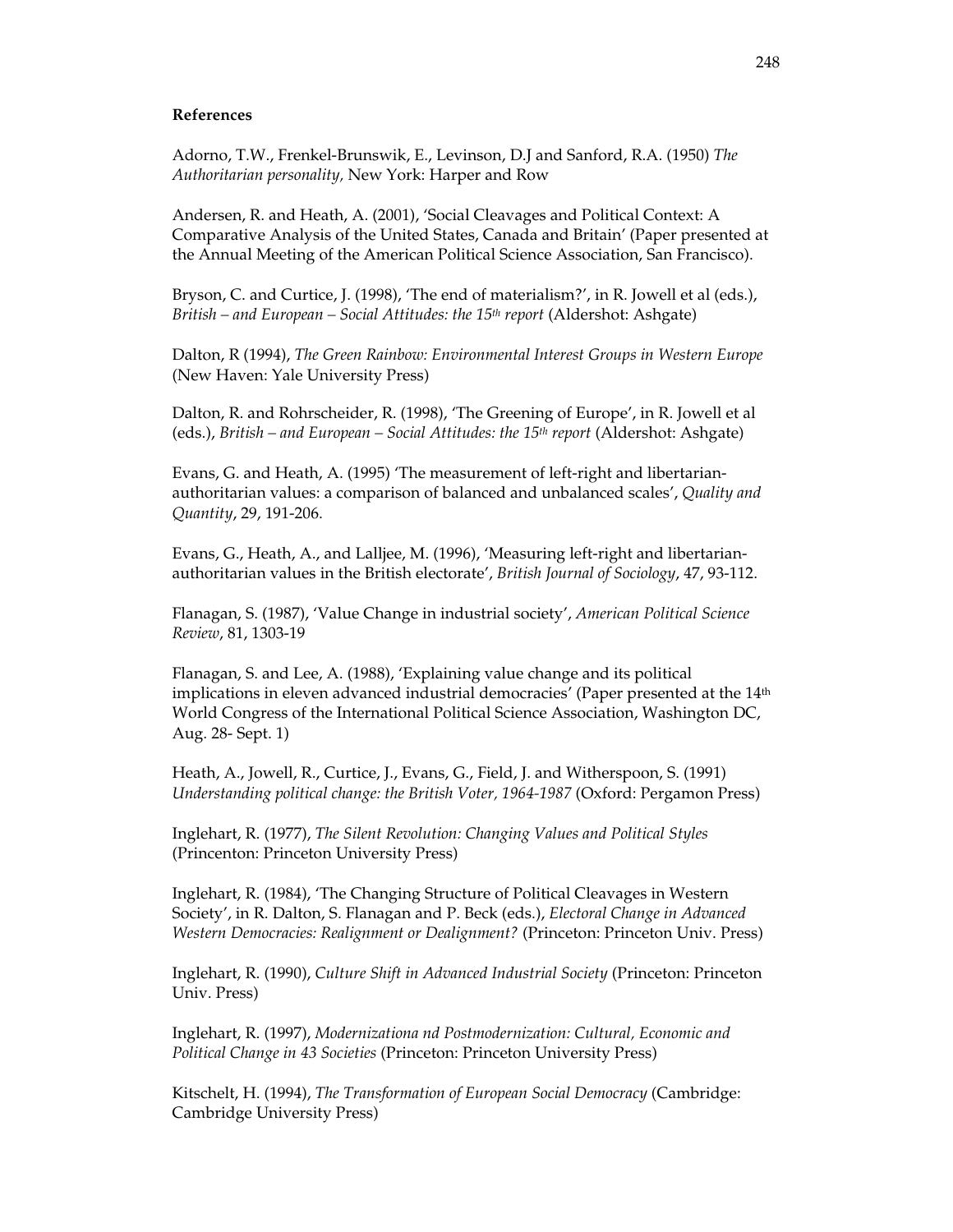Kitschelt, H. (1995), *The Radical Right in Western Europe – A Comparative Analysis* (Ann Arbor, Mich.; Univ. of Michigan Press)

Knutsen, O. (1995), 'Left-Right Materialist Value Orientations', in J. van Deth and E. Scarbrough (eds.), *The Impact of Values* (Oxford: OUP)

Flanagan, S. (1982), 'Changing values in advanced industrial society', *Comparative Political Studies*, 14, 403-44.

Middendorp, C.P. (1991) *Ideology in Dutch politics: the democratic system reconsidered 1970-1985* (Van Gorcum, Assen Maastricht, Netherlands)

Nas (1995), 'Green, Greener, Greenest', in J. van Deth and E. Scarbrough (eds.), *The Impact of Values* (Oxford: OUP)

Rokeach, M. (1973), *The Nature of Human Values* (New York: Free Press).

Schumann and Presser, 1981 – reference to come

Taylor-Gooby, P. (1993), 'What citizens want from the state', in R. Jowell, L. Brook and L. Dowds (eds.), *International Social Attitudes: the 10th BSA report* (Aldershot: Dartmouth)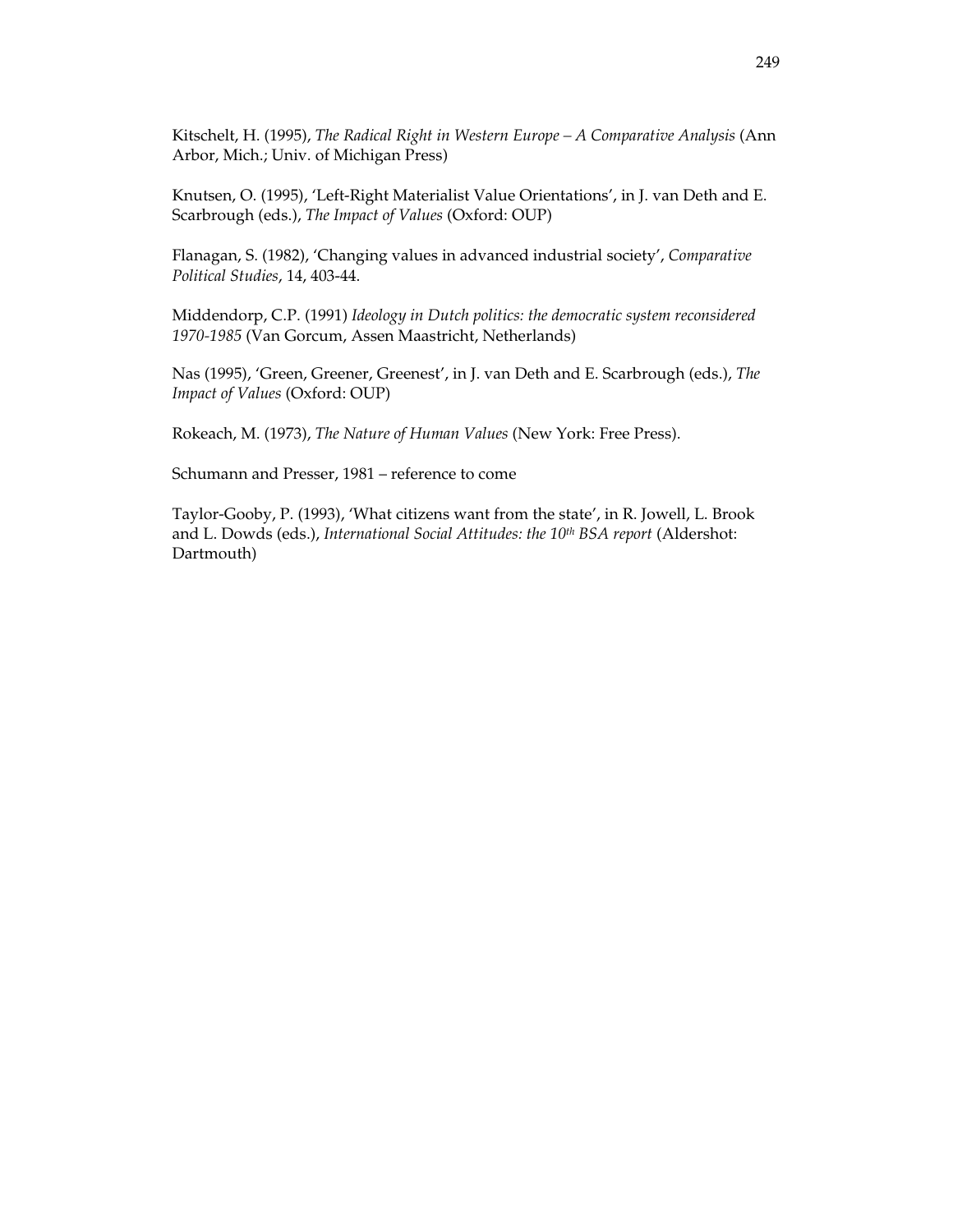## **6.2. Comments of the CCT**

In this part several different measurement instruments are discussed. In the next sections we will each time in each section finish a topic completely. That means that we first present the discussion that took place between the authors of the proposal and the CCT about the specific topic, including the proposal of the CCT for the pilot. Then the results of the pilot study are presented and then another section follows with the final proposal of the CCT .

## *6.2.1 Measurement of left right orientation*

For measurement of left right orientation the following items were suggested:

*How strongly do you agree or disagree with the following items ? (7 pnts)* 

- *It is not the government's role to redistribute income from the better off to the worse off*
- *It is the government's responsibility to provide a job for everyone who wants one*
- *Management will always try to get the better of employees if it gets a chance*
- *Private enterprise is the best way to solve Britain's economic problems*
- *Major public services and industries ought to be in state ownership*

### **Discussion**

In this case the problem is not the quality of the different item separately as can be seen from the predictions of the data quality by SQP in the next table.

|            |     | item reliability validity method effect total quality |     |
|------------|-----|-------------------------------------------------------|-----|
| 1 .80      | .81 | .19                                                   | .65 |
| others .66 | .85 | .15                                                   | .56 |

The problems is more that the items are not all indicative for the two aspect which have been mentioned as typical for left right orientation. The items 2,3 and 4 are not clear in this respect.

Providing jobs in item 2 is not the same as reducing income inequality.

The link with the activities of the management in item 3 is not clear to us.

The fourth item suggest that private enterprise is the best solution for the economy and the people have to infer that government intervention is worse.

On the other hand very clear items have not been chosen such as:

*It is the responsibility of the government to reduce the differences in income between people with high incomes and those with low incomes*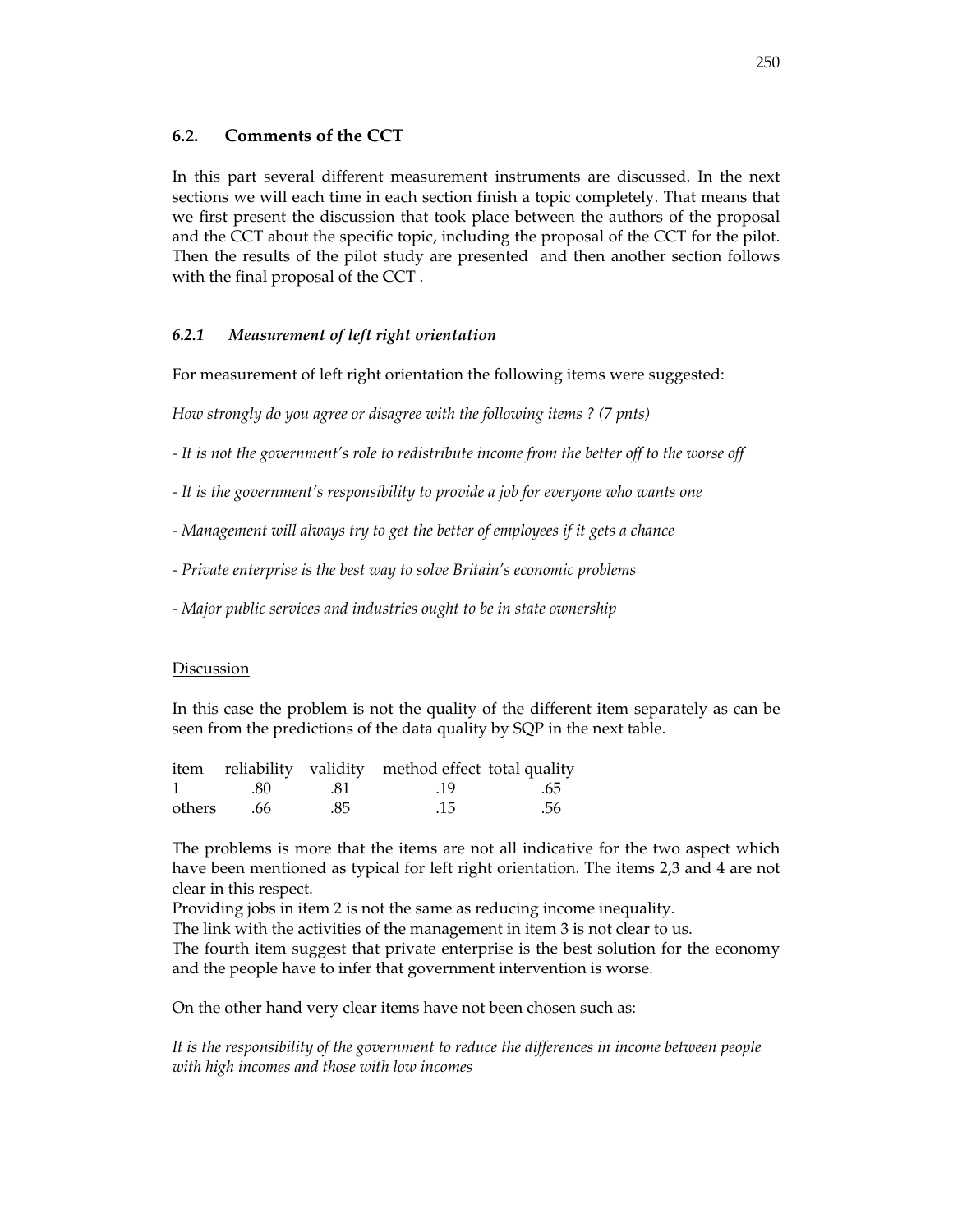*Are you in favour of or against the government taking radical measures to reduce the differences in income levels?* 

With respect to interventionism the following items are left:

*Private ownership of business and industry should be increased- versus-Government ownership of business and industry should be increased* 

#### *The government should nationalise large industries and firms*

The authors replied: we appreciate the need to hone in on the best of the potential items for each of the scales. However, in places we do not agree with the criteria by which you include or eliminate individual items. We therefore agree with the inclusion of some of your suggested items, but we would choose to include others as well, and to reject some of your initial suggestions.

Although there are two elements of the left-right continuum - egalitarianism and interventionism – we have found empirically that they are highly correlated. Therefore, one scale should accommodate both elements, but they should better take account of the above criteria than they did in our first draft. We propose testing the following items. A number of them are overlapping, and thus choices should be made after analysis of the pilot data.

## *CARD E1 Using this card, please say to what extent you agree or disagree with each of the following statements. Firstly…READ OUT EACH STATEMENT AND CODE IN GRID*

*Neither* 

|    |                                                                                         | Agree<br>strongly | Agree          | <i>iveuner</i><br>agree<br>nor<br>disagree | <b>Disagree</b> | <i>Disagree</i><br>strongly | (Don't)<br>know) |     |
|----|-----------------------------------------------------------------------------------------|-------------------|----------------|--------------------------------------------|-----------------|-----------------------------|------------------|-----|
| E1 | The less that government<br>intervenes in the economy, the<br>better it is for Britain  | $\mathcal{I}$     | 2              | $\mathfrak{Z}$                             | $\overline{4}$  | 5                           | 8                | 458 |
| E2 | The government should take<br>measures to reduce differences in<br><i>income levels</i> | 1                 | 2              | $\mathcal{E}$                              | $\overline{4}$  | 5                           | 8                | 459 |
| E3 | Some public services are too<br>important to be left to private<br>enterprise           |                   | $\mathfrak{D}$ | $\mathcal{E}$                              | $\overline{4}$  | 5                           | 8                | 460 |
| E4 | Taxes should be as low as possible,<br>even if welfare spending suffers                 | $\mathcal{I}$     | $\overline{2}$ | 3                                          | $\overline{4}$  | 5                           | 8                | 461 |
| E5 | Workers need strong trade unions<br>to protect their working conditions<br>and wages    |                   | 2              | $\mathcal{E}$                              | $\overline{4}$  | 5                           | 8                | 462 |
| E6 | If people really want a job they can<br>usually find one                                |                   | $\mathfrak{D}$ | 3                                          | 4               | 5                           | 8                | 463 |

The CCT decided to test this version of the questionnaire in the pilot study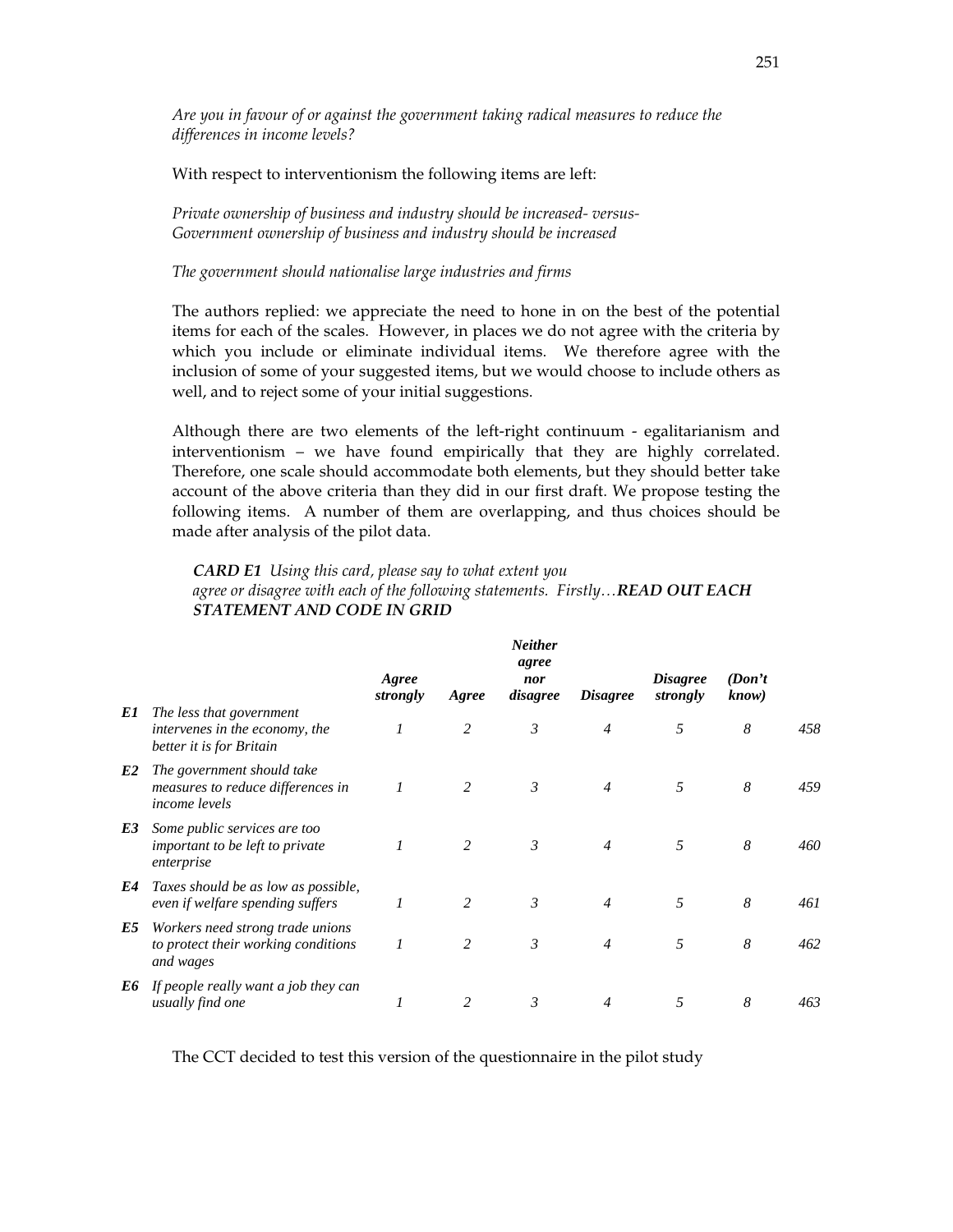## The results of the pilot study

Given that the format of the items is not the problem the test in the pilot study was mainly directed to the scalability of these items. In that context factor analysis was used together with Cronbach's to evaluate the scales.

Although for this topic one factor was expected the analysis indicated that two factors better described the data. One factor represents more or less the egalitarian orientation with items 2,3 and 6 while the other factor represented more an interventionist orientation. However the internal consistency of the items for each factor is not very high as shown by the values of the Cronbach's a coefficient which were respectively .57 and .39.

Since the single items had a higher reliability than the scale it was suggested to use in the first wave of the ESS only single items from the different factors.

### The final choice

On the basis of the above argument the following items have been chosen for the first wave of the ESS:

#### *CARD E1 Using this card, please say to what extent you*

*agree or disagree with each of the following statements. Firstly… READ OUT EACH STATEMENT AND CODE IN GRID* 

|                      |                                                                                                                              | Agree<br>strongly | Agree | <b>Neither</b><br>agree nor<br>disagree | <i>Disagree</i> | <i>Disagree</i><br>strongly | (Don't<br>know) |
|----------------------|------------------------------------------------------------------------------------------------------------------------------|-------------------|-------|-----------------------------------------|-----------------|-----------------------------|-----------------|
| E1                   | The less that government intervenes in the<br>economy, the better it is for Britain                                          |                   |       |                                         |                 |                             | 8               |
| E <sub>2</sub><br>E3 | The government should take measures to<br>reduce differences in income levels<br>Workers need strong trade unions to protect |                   |       |                                         |                 |                             | 8               |
|                      | their working conditions and wages                                                                                           |                   |       |                                         |                 |                             |                 |

The first item represents the interventionist orientation, the other two the egalitarian orientation but a different aspect of it.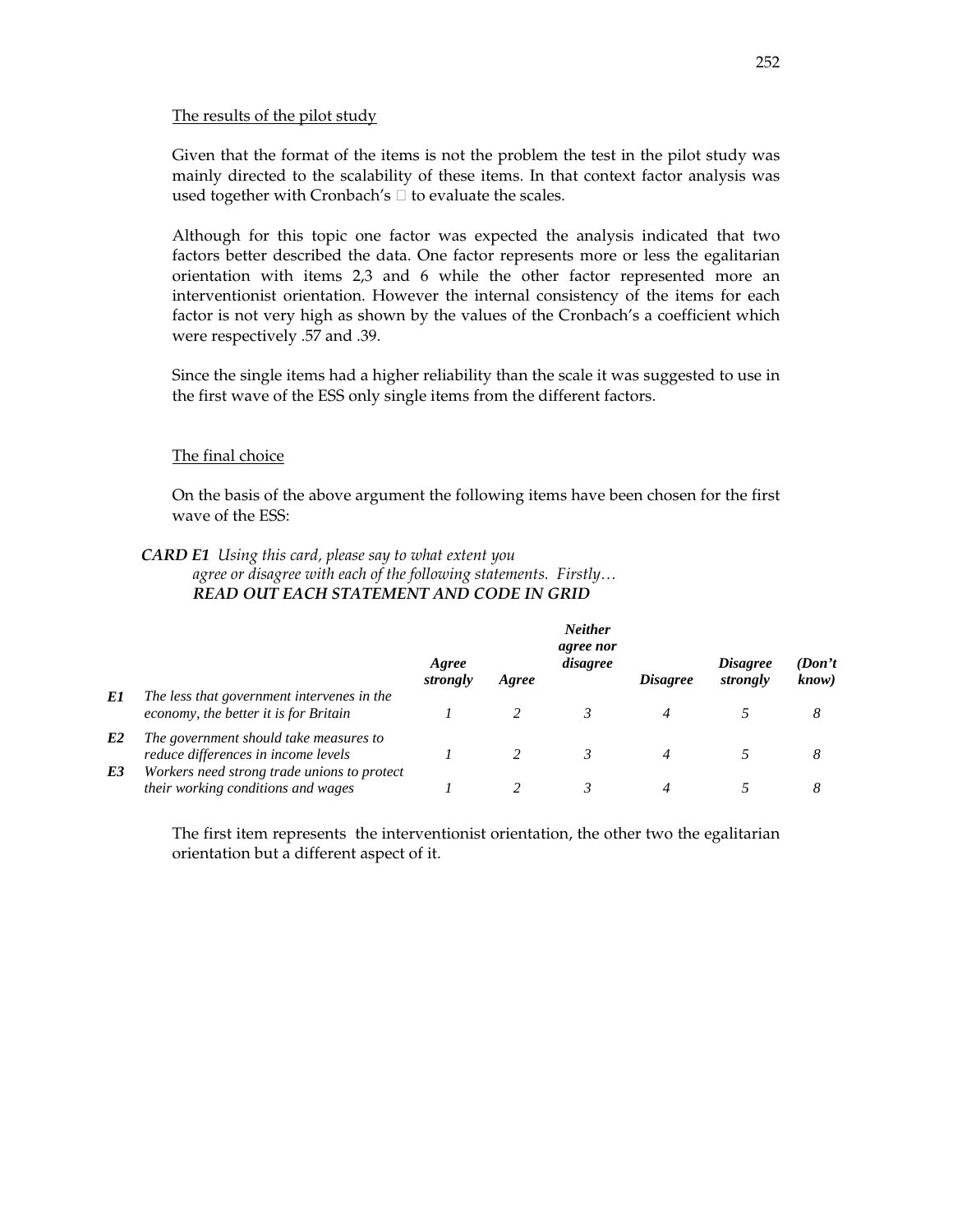#### *6.2.2 Measurement of Libertarian-Authoritarian orientation*

The following suggestion was made:

*How strongly do you agree or disagree with the following items ? (7 pnts)*

- *Young people should be taught to respect authority*
- *There is nothing wrong in homosexuality*
- *Censorship of films and magazines is necessary to uphold moral standards*
- *People who propose overthrowing democracy should be free to stand in national elections*
- *The law should always be obeyed, even when a particular law is felt to be wrong*

#### **Discussion**

Also for this set of items the quality of the single items is not the problem as can be seen in the table below:

|                        | Item reliability validity |     | method effect total quality |     |
|------------------------|---------------------------|-----|-----------------------------|-----|
| $1 \quad \blacksquare$ | - 79                      | -83 | .17                         | .65 |
| others .67             |                           | .85 | .15                         | .56 |

The problem is again the relationship between the items and the concepts. It is suggested that libertarian orientation means that the people should largely be free to make their own moral choices. That does not mean that the people have to be positive about any deviation from normal but that one allows people their own choices. This is a right not a judgement.

Therefore item 2 does not fit in this set. But items like the ones below fit better:

*People should be allowed to organise public meetings to protest against the government* 

*Do you think that homosexuals should be left as free as possible to live their own life, or do you feel that this should be opposed as much as possible?* 

*If a woman so wishes, it should be possible for her to have an abortion* 

*Suppose a physician is able to put a patient out of his misery, at his own request, by giving them an injection. What do you think he should do?*

The second component is protection of the norms and values. It is questionable if the first items belongs in this set because it asks something about the education of children not about norms and values. The last item is also very questionable given the last part of the sentence.

The authors replied: We have revisited what was originally a long list of possible items. We have tried to select the best example for each of five elements of the libertarian-authoritarian scale. In some cases, we have played around with the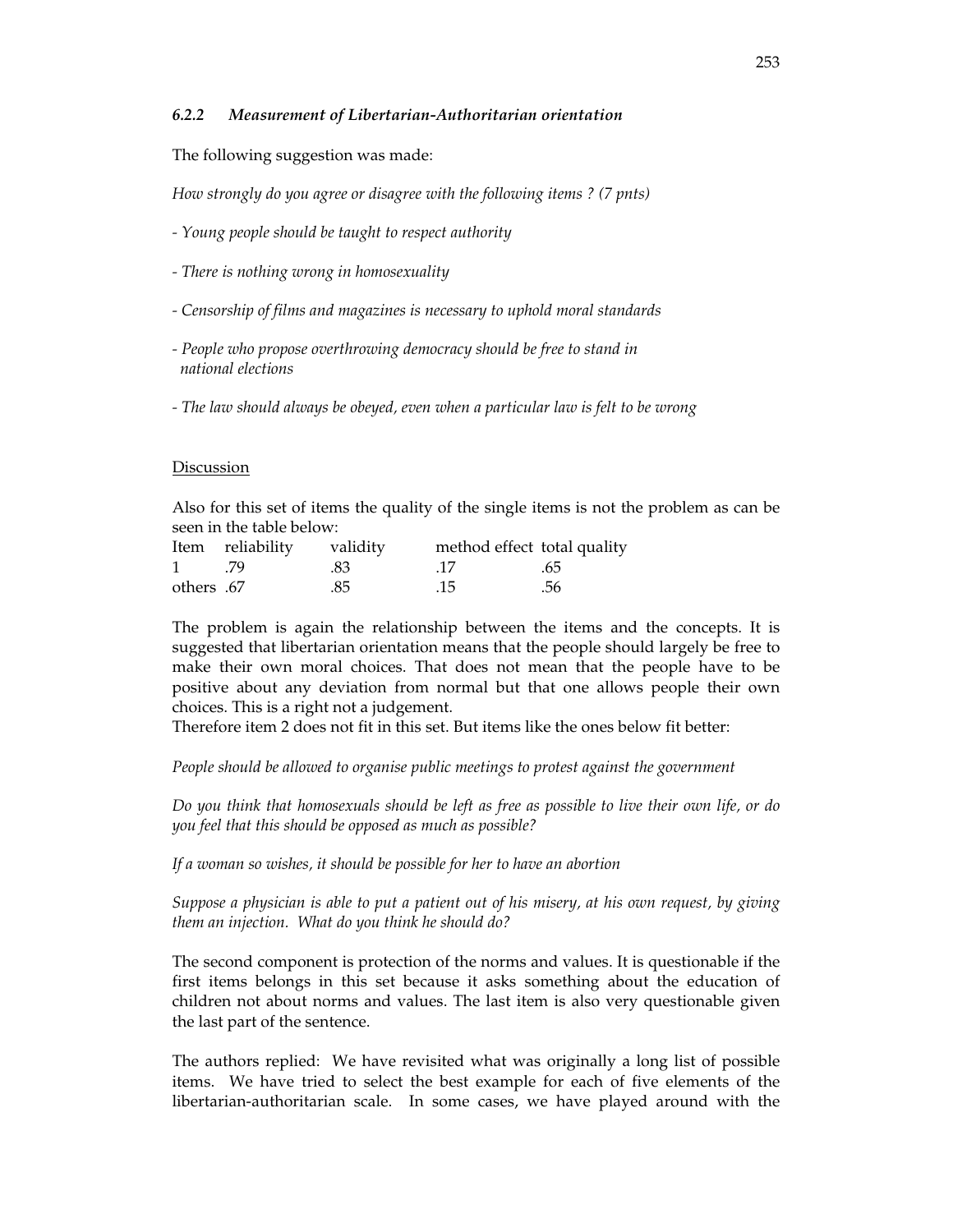wording in order to aid cross-national comprehension and to provide a balanced list of positive and negative statements. Our suggestions are

*CARD E1 AGAIN Still using this card, please say to what extent you agree or disagree with each of the following statements. Firstly … READ OUT EACH STATEMENT AND CODE IN GRID*

*- Homosexuals should be free to live their own life as they wish* 

*- Whatever the circumstances, the law should always be obeyed* 

*- Political parties which wish to overthrow democracy should be banned* 

*- Authorities should never interfere with people's right to take part in non-violent protests and demonstration* 

*- It is more important for the legal system to protect the innocent than to convict the guilty* 

*- People who want children ought to get married first* 

The CCT decided that this version should be tested in the pilot study

#### The results of the pilot study

Also for this topic two factors better described the data than one factor. One factor represented more or less an individual libertarian orientation with items 1,2 and 6 while the other factor represented more a political component with items 3,4 and 5. However the internal consistency of the items for each factor were very low as shown by the values of the Cronbach's a coefficient which were respectively .13 and .33.

Since the single items had a higher reliability than the scale is was suggested to use in the definite study only single items from the different factor.

#### The final choice

On the basis of the above argument the following items have been chosen for the first wave of the ESS:

*CARD E1 AGAIN Still using this card, please say to what extent you agree or disagree with each of the following statements. Firstly … READ OUT EACH STATEMENT AND CODE IN GRID*

|    |                                                                         | Agree<br>strongly | Agree | <b>Neuner</b><br><i>agree nor</i><br>disagree | <i>Disagree</i> | <i>Disagree</i><br>strongly | (Don't)<br>know) |
|----|-------------------------------------------------------------------------|-------------------|-------|-----------------------------------------------|-----------------|-----------------------------|------------------|
| E4 | Homosexuals should be free to live their<br>own life as they wish       |                   |       |                                               |                 |                             | 8                |
| E5 | Whatever the circumstances, the law should<br>always be obeyed          |                   |       |                                               |                 |                             | 8                |
| E6 | Political parties which wish to overthrow<br>democracy should be banned |                   |       |                                               |                 |                             |                  |

*Neither*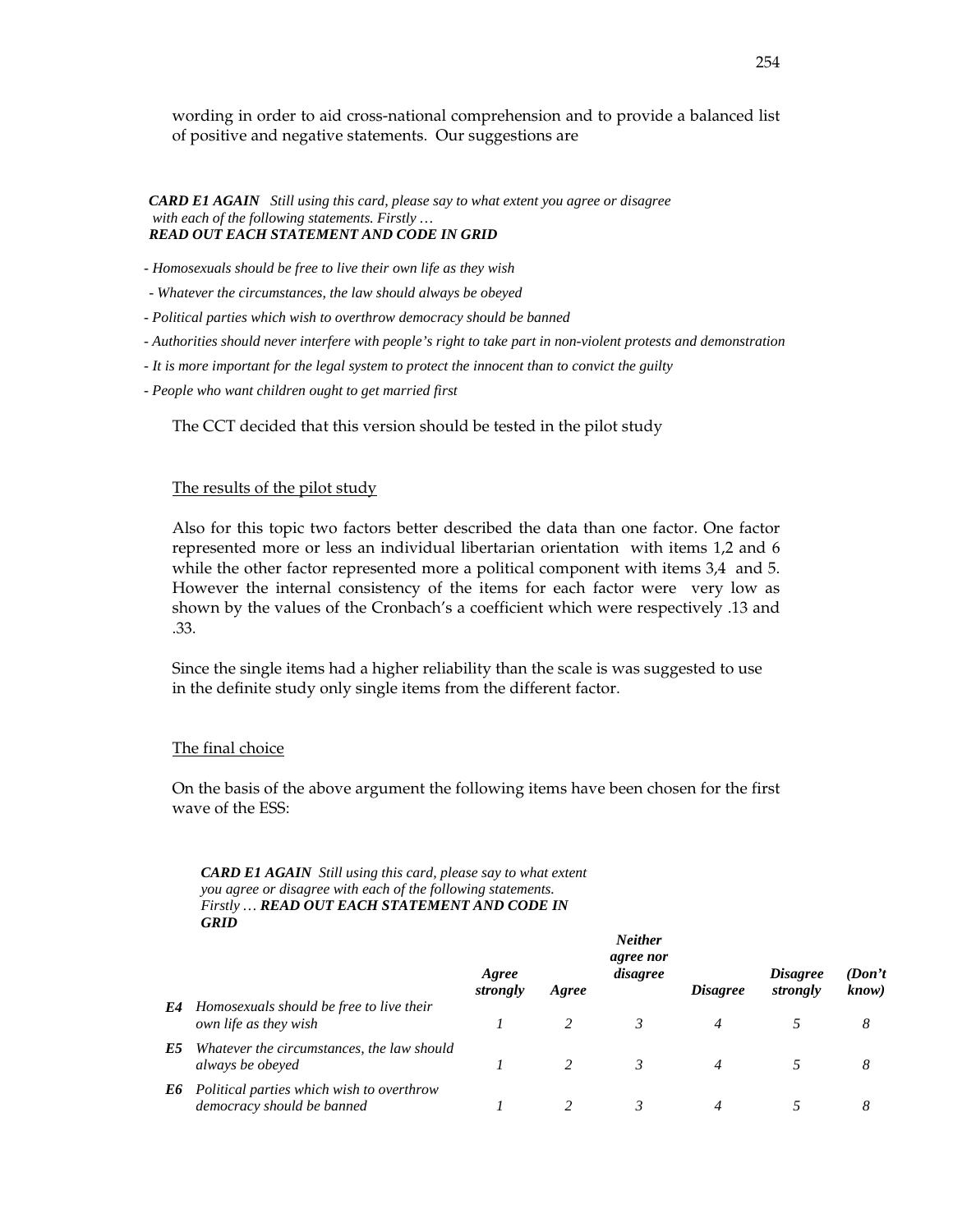The first two items represent the individual libertarian orientations. The third one represents the political libertarian orientation.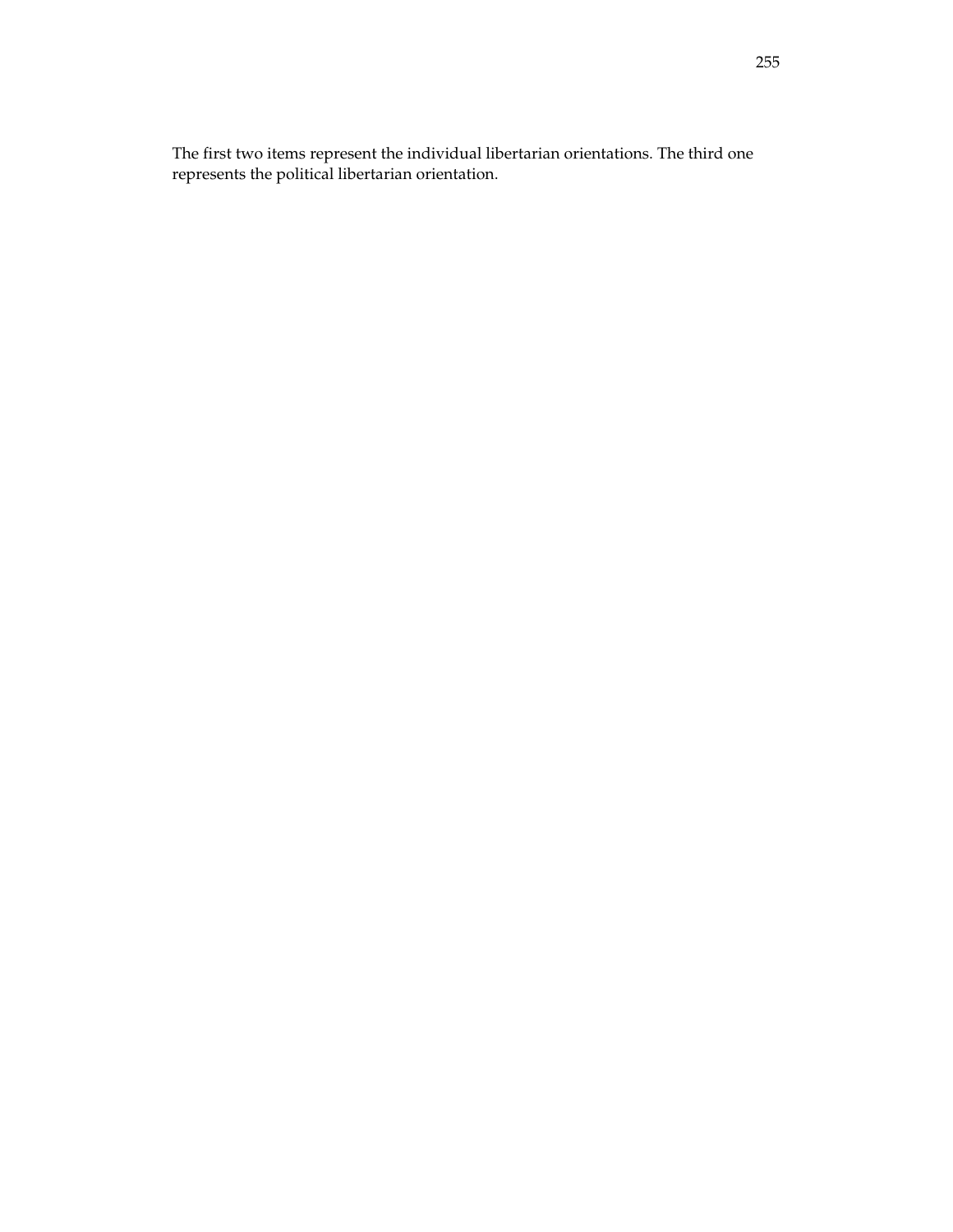#### *6.2.3 Measurement of Environmentalism*

The proposal was:

*How strongly do you agree or disagree with the following items ? (7 pnts)* 

*- There are much more important things for me to do than protect the environment* 

*-Many of the claims about environmental threats are exaggerated* 

- *Economic growth always ends up harming the environment*
- *Modern science will solve our environmental problems with little change to our way of life*
- *Governments should worry more about protecting jobs than protecting the environment*

#### Discussion

Also for this issue the quality of the individual items with respect to reliability and validity was the problem as can be seen below

|            | Item reliability validity |         | method effect total quality |
|------------|---------------------------|---------|-----------------------------|
| 1 .81      | . 81 . 19                 |         | .66                         |
| others .66 |                           | .87 .13 | .57                         |

In environmentalism the basic contrast is between material progress and environmental sustainability. In this context one can think of preferences for the one or the other. Another aspect connected to this concept is behaviour directed to preservation of the quality of the environment.

Item 1 above gives no clear alternative. One can think about many things which are important. It depends on what people consider in this case what their answer will be. But here the comparison should be with economic growth. Item 2 also discusses only one end of the scale. Item 4 makes a link with another aspect of life: science

On the other hand there are other items which indicate more clearly the comparison between the economy and the environments such as:

*We worry too much about the future of the environment and not enough about prices and jobs today* 

*People worry too much about human progress harming the environment* 

*So far the item discuss opinions. One can also be interested in intended behavior such as indicated in* 

*How willing would you be to pay much higher prices in order to protect the environment?* 

*And how willing would you be to pay much higher taxes in order to protect the environment?*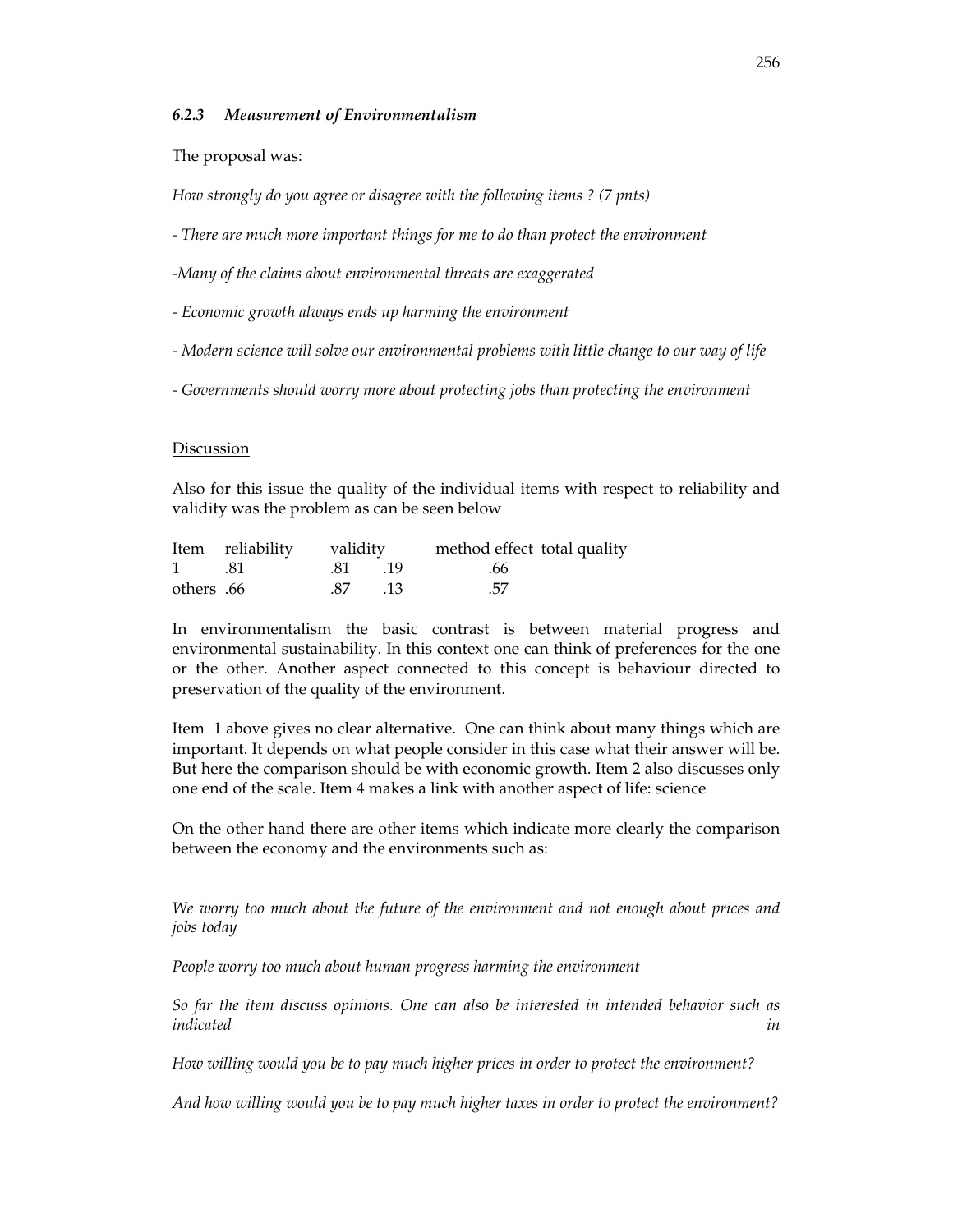*And how willing would you be to accept cuts in your standard of living in order to protect the environment?* 

Curtice and Bryson reply: In any cross-national study, we would like to avoid the use of items which ask respondents to make comparisons with the current situation (we should do *more*, things should be *better,* etc.). Opinions will be given from different starting points, dependent on the current national situation. For the same reason, we do not feel that we should to ask about government policies, because analysis would require a prior knowledge of the national policy on which the respondent draws. Rather, we need to ask respondents about their support for general principles. In that way, we will get closest to achieving a context-free measure of respondents' general orientations, which is the whole purpose of these sorts of scales.

Taking into account the above criteria (primarily the avoidance of items that ask respondents to make comparisons to the current situation), we have now rejected the items that asked about willingness to change behaviour in order to protect the environment. Rather, we have selected items that ask respondents to comment on general principles, choosing two items on concern for the quality of the environment and three on material progress versus environmental sustainability.

*CARD E1 AGAIN Again still using this card, please say to what extent you agree or disagree with each of the following statements. Firstly … READ OUT EACH STATEMENT AND CODE IN GRID*

*Many claims about environmental threats are exaggerated Economic growth always ends up harming the environment Modern science can be relied on to solve our environmental problems We worry too little about the future of the environment and too much about prices and jobs today* 

The CCT decided also to test this form in the pilot study.

#### The results of the pilot study

With only 4 items only one factor can be expected but it turned out that the first item was only very weakly related with the other three. So, the first item should be omitted. Furthermore the Cronbach's a for the sum of the other three items was still rather low (.48). Therefore, it was decided to choose only two item out of this set.

#### The final choice

On the basis of the above mentioned arguments the following two items have been chosen for the first wave of the ESS:

*CARD E1 AGAIN Again still using this card, please say to what extent you agree or disagree with each of the following statements. Firstly … READ OUT EACH STATEMENT AND CODE IN GRID*